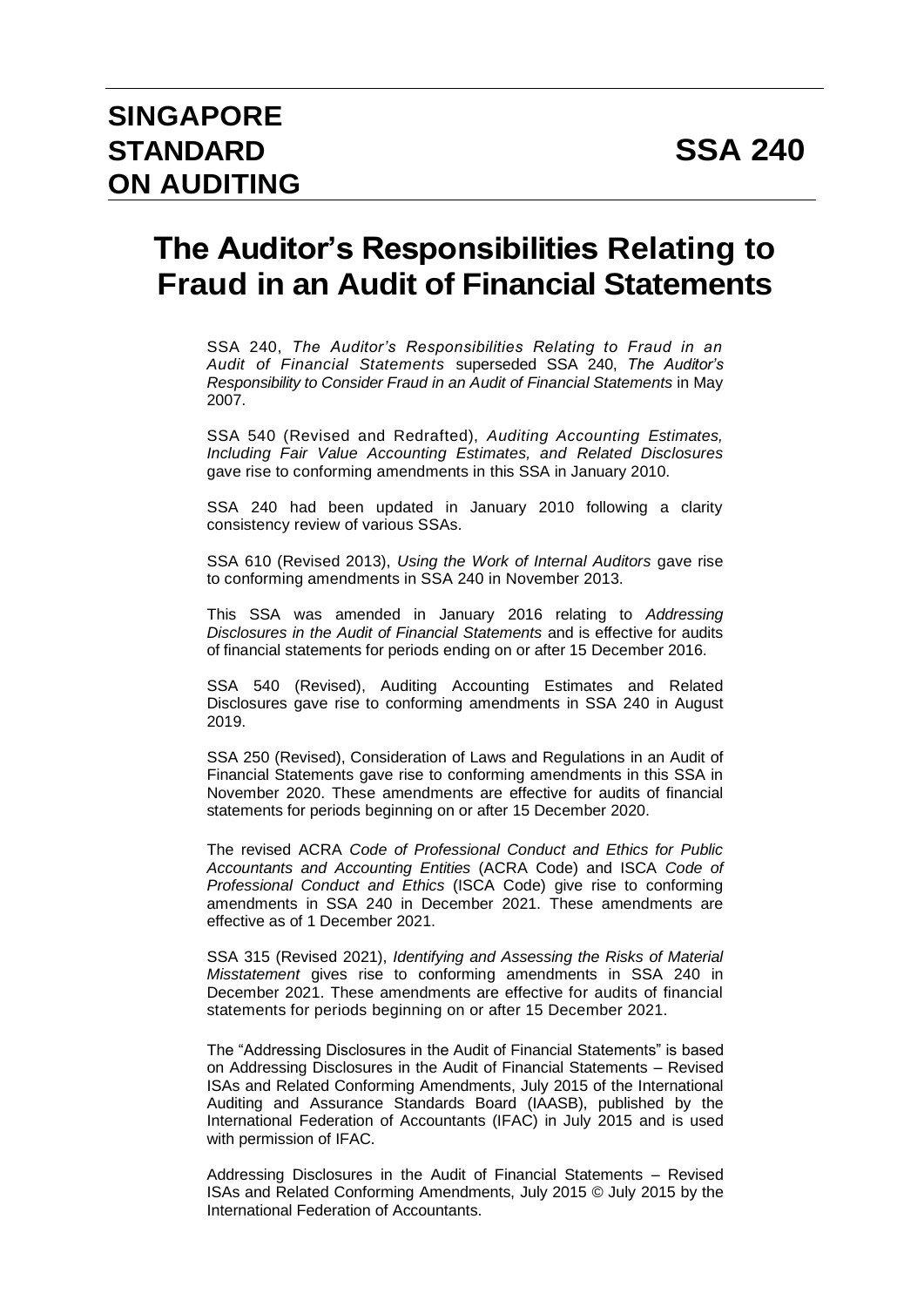# **SINGAPORE STANDARD ON AUDITING 240 THE AUDITOR'S RESPONSIBILITIES RELATING TO FRAUD IN AN AUDIT OF FINANCIAL STATEMENTS**

(Effective for audits of financial statements for periods beginning on or after 15 December 2021)

# **CONTENTS**

Paragraph

| <b>Foreword</b>                                                                  |           |
|----------------------------------------------------------------------------------|-----------|
| <b>Introduction</b>                                                              |           |
| Scope of this SSA                                                                | 1         |
| <b>Characteristics of Fraud</b>                                                  | $2 - 3$   |
| Responsibility for the Prevention and Detection of Fraud                         | $4 - 8$   |
| <b>Effective Date</b>                                                            | 9         |
| <b>Objectives</b>                                                                | 10        |
| <b>Definitions</b>                                                               | 11        |
| <b>Requirements</b>                                                              |           |
| <b>Professional Scepticism</b>                                                   | $12 - 14$ |
| Discussion among the Engagement Team                                             | 15        |
| <b>Risk Assessment Procedures and Related Activities</b>                         | $16 - 24$ |
| Identification and Assessment of the Risks of Material Misstatement Due to Fraud | $25 - 27$ |
| Responses to the Assessed Risks of Material Misstatement Due to Fraud            | 28-33     |
| <b>Evaluation of Audit Evidence</b>                                              | 34-37     |
| Auditor Unable to Continue the Engagement                                        | 38        |
| <b>Written Representations</b>                                                   | 39        |
| Communications To Management and With Those Charged With Governance              | $40 - 42$ |
| Communications to Regulatory and Enforcement Authorities                         | 43        |
| Documentation                                                                    | 44-47     |
| <b>Application and Other Explanatory Material</b>                                |           |
| <b>Characteristics of Fraud</b>                                                  | $A1 - A6$ |
| <b>Professional Scepticism</b>                                                   | A7-A9     |
| Discussion among the Engagement Team                                             | A10-A11   |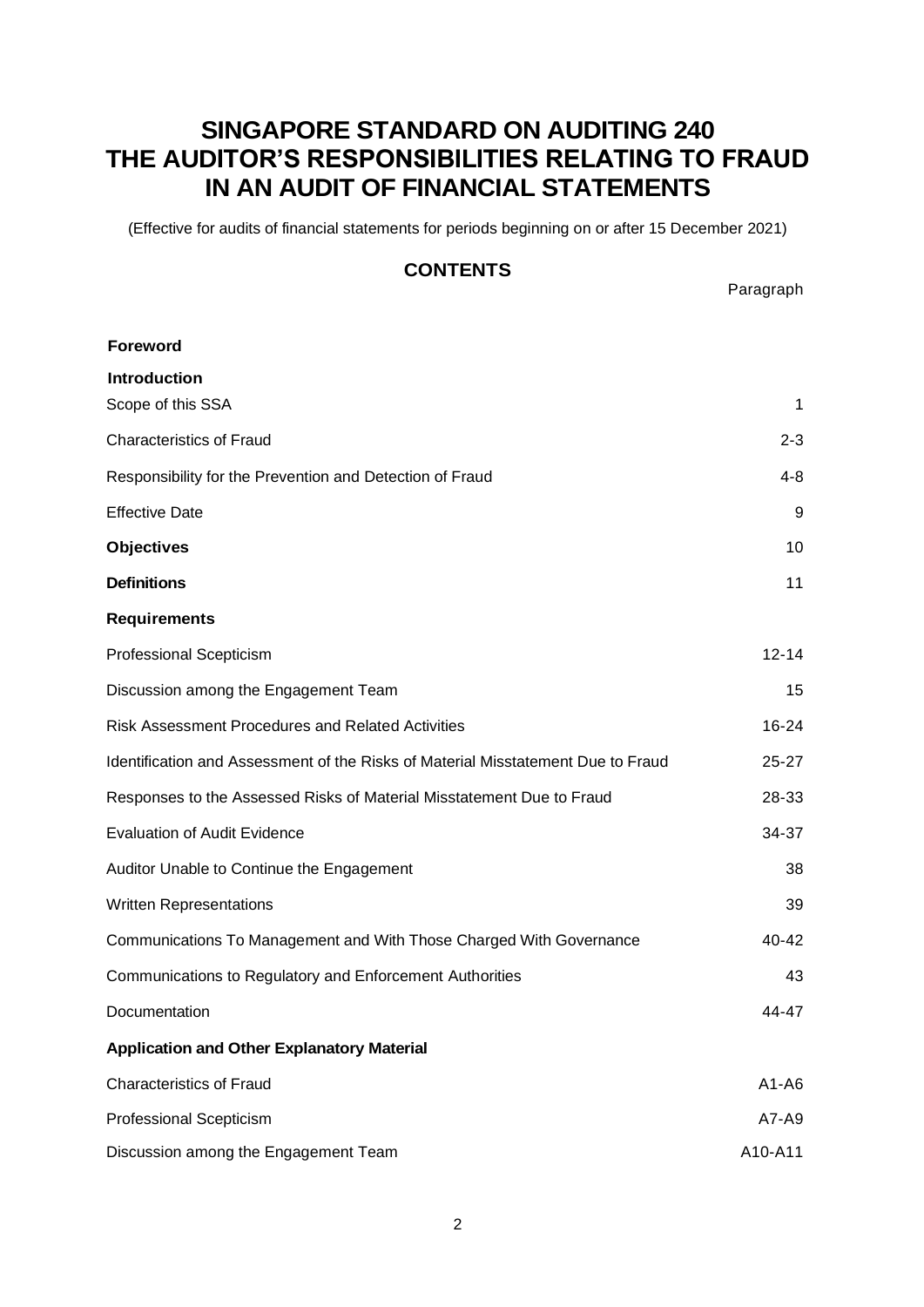| <b>Risk Assessment Procedures and Related Activities</b>                         | A12-A27 |
|----------------------------------------------------------------------------------|---------|
| Identification and Assessment of the Risks of Material Misstatement Due to Fraud | A28-A32 |
| Responses to the Assessed Risks of Material Misstatement Due to Fraud            | A33-A48 |
| <b>Evaluation of Audit Evidence</b>                                              | A49-A53 |
| Auditor Unable to Continue the Engagement                                        | A54-A57 |
| <b>Written Representations</b>                                                   | A58-A59 |
| Communications To Management and With Those Charged With Governance              | A60-A64 |
| <b>Communications to Regulatory and Enforcement Authorities</b>                  | A65-A67 |
| Appendix 1: Examples of Fraud Risk Factors                                       |         |

Appendix 2: Examples of Possible Audit Procedures to Address the Assessed Risks of Material Misstatement Due to Fraud

Appendix 3: Examples of Circumstances that Indicate the Possibility of Fraud

Singapore Standard on Auditing (SSA) 240, *The Auditor's Responsibilities Relating to Fraud in an Audit of Financial Statements* should be read in conjunction with SSA 200, *Overall Objectives of the Independent Auditor and the Conduct of an Audit in Accordance with Singapore Standards on Auditing*.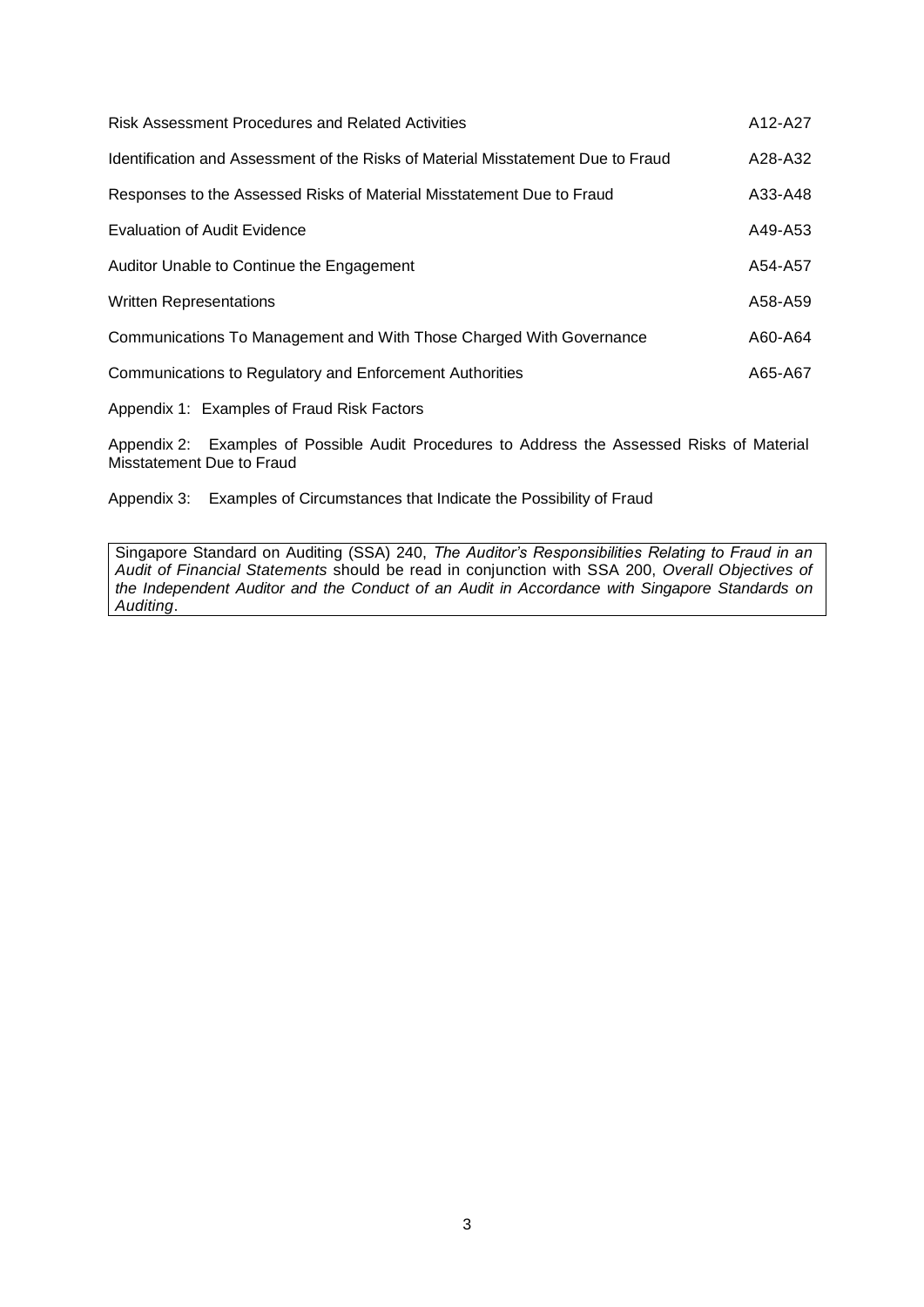# **SINGAPORE STANDARD SSA 240 ON AUDITING**

# **Foreword**

This Standard is based on International Standard on Auditing 240.

# **Introduction**

# **Scope of this SSA**

1. This Singapore Standard on Auditing (SSA) deals with the auditor's responsibilities relating to fraud in an audit of financial statements. Specifically, it expands on how SSA 315 (Revised 2021) <sup>1</sup> and SSA 330<sup>2</sup> are to be applied in relation to risks of material misstatement due to fraud.

# **Characteristics of Fraud**

- 2. Misstatements in the financial statements can arise from either fraud or error. The distinguishing factor between fraud and error is whether the underlying action that results in the misstatement of the financial statements is intentional or unintentional.
- 3. Although fraud is a broad legal concept, for the purposes of the SSAs, the auditor is concerned with fraud that causes a material misstatement in the financial statements. Two types of intentional misstatements are relevant to the auditor – misstatements resulting from fraudulent financial reporting and misstatements resulting from misappropriation of assets. Although the auditor may suspect or, in rare cases, identify the occurrence of fraud, the auditor does not make legal determinations of whether fraud has actually occurred. (Ref: Para. A1-A6)

# **Responsibility for the Prevention and Detection of Fraud**

4. The primary responsibility for the prevention and detection of fraud rests with both those charged with governance of the entity and management. It is important that management, with the oversight of those charged with governance, place a strong emphasis on fraud prevention, which may reduce opportunities for fraud to take place, and fraud deterrence, which could persuade individuals not to commit fraud because of the likelihood of detection and punishment. This involves a commitment to creating a culture of honesty and ethical behavior which can be reinforced by an active oversight by those charged with governance. Oversight by those charged with governance includes considering the potential for override of controls or other inappropriate influence over the financial reporting process, such as efforts by management to manage earnings in order to influence the perceptions of analysts as to the entity's performance and profitability.

# *Responsibilities of the Auditor*

5. An auditor conducting an audit in accordance with SSAs is responsible for obtaining reasonable assurance that the financial statements taken as a whole are free from material misstatement, whether caused by fraud or error. Owing to the inherent limitations of an audit, there is an unavoidable risk that some material misstatements of the financial statements may not be detected, even though the audit is properly planned and performed in accordance with the  $SSAs<sup>3</sup>$ .

<sup>1</sup> SSA 315 (Revised 2021), *Identifying and Assessing the Risks of Material Misstatement.*

<sup>2</sup> SSA 330, *The Auditor's Responses to Assessed Risks*.

<sup>3</sup> SSA 200, *Overall Objectives of the Independent Auditor and the Conduct of an Audit in Accordance with Singapore Standards on Auditing*, paragraph A53.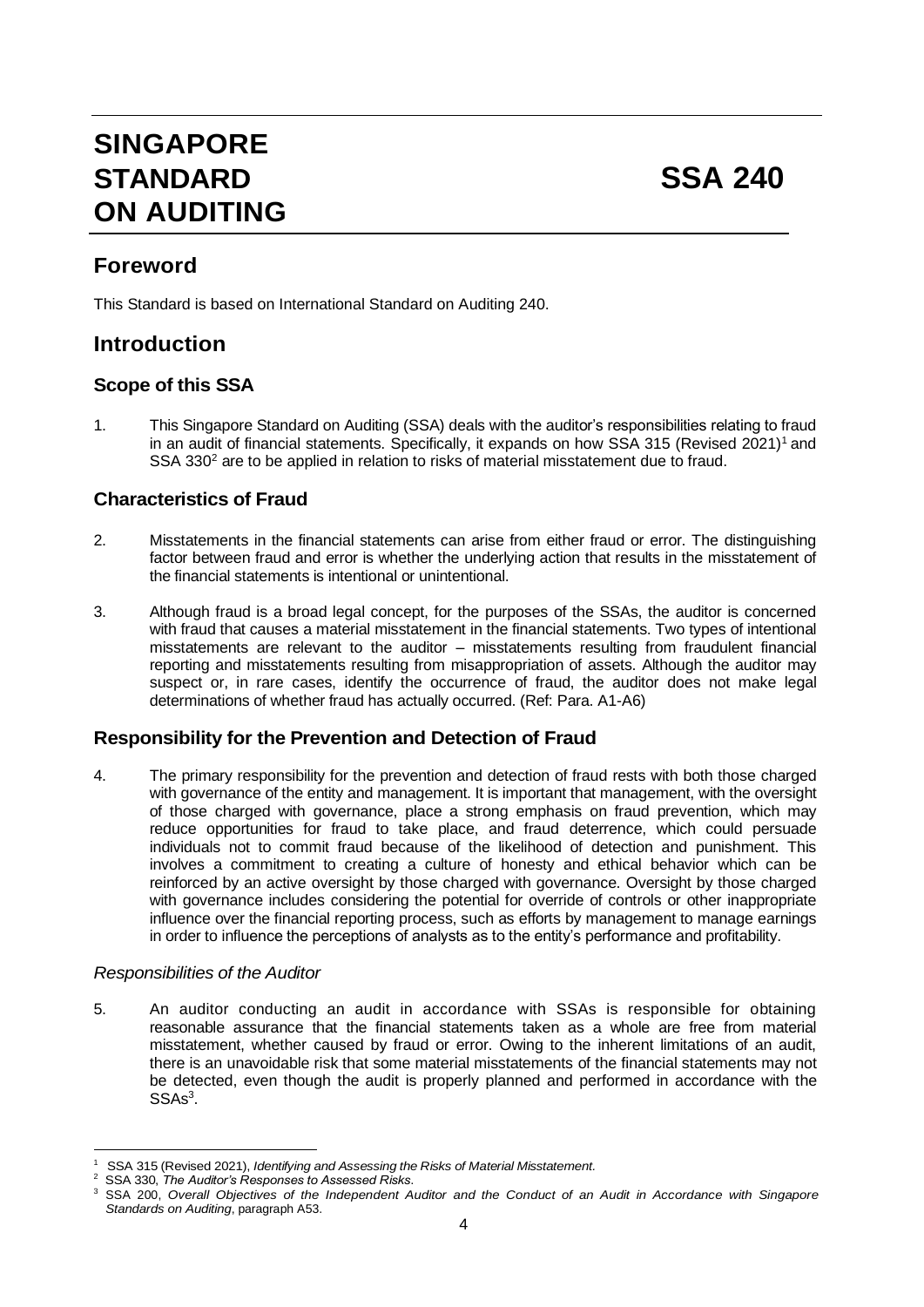- 6. As described in SSA 200<sup>4</sup>, the potential effects of inherent limitations are particularly significant in the case of misstatement resulting from fraud. The risk of not detecting a material misstatement resulting from fraud is higher than the risk of not detecting one resulting from error. This is because fraud may involve sophisticated and carefully organised schemes designed to conceal it, such as forgery, deliberate failure to record transactions, or intentional misrepresentations being made to the auditor. Such attempts at concealment may be even more difficult to detect when accompanied by collusion. Collusion may cause the auditor to believe that audit evidence is persuasive when it is, in fact, false. The auditor's ability to detect a fraud depends on factors such as the skillfulness of the perpetrator, the frequency and extent of manipulation, the degree of collusion involved, the relative size of individual amounts manipulated, and the seniority of those individuals involved. While the auditor may be able to identify potential opportunities for fraud to be perpetrated, it is difficult for the auditor to determine whether misstatements in judgment areas such as accounting estimates are caused by fraud or error.
- 7. Furthermore, the risk of the auditor not detecting a material misstatement resulting from management fraud is greater than for employee fraud, because management is frequently in a position to directly or indirectly manipulate accounting records, present fraudulent financial information or override controls designed to prevent similar frauds by other employees.
- 8. When obtaining reasonable assurance, the auditor is responsible for maintaining professional scepticism throughout the audit, considering the potential for management override of controls and recognising the fact that audit procedures that are effective for detecting error may not be effective in detecting fraud. The requirements in this SSA are designed to assist the auditor in identifying and assessing the risks of material misstatement due to fraud and in designing procedures to detect such misstatement.
- 8a. The auditor may have additional responsibilities under law, regulation or relevant ethical requirements regarding an entity's non-compliance with laws and regulations, including fraud, which may differ from or go beyond this and other SSAs, such as: (Ref: Para. A5a)
	- (a) Responding to identified or suspected non-compliance with laws and regulations, including requirements in relation to specific communications with management and those charged with governance, assessing the appropriateness of their response to non-compliance and determining whether further action is needed;
	- (b) Communicating identified or suspected non-compliance with laws and regulations to other auditors (e.g., in an audit of group financial statements); and
	- (c) Documentation requirements regarding identified or suspected non-compliance with laws and regulations.

Complying with any additional responsibilities may provide further information that is relevant to the auditor's work in accordance with this and other SSAs (e.g., regarding the integrity of management or, where appropriate, those charged with governance).

# **Effective Date**

9. This SSA is effective for audits of financial statements for periods beginning on or after 15 December 2021.

# **Objectives**

- 10. The objectives of the auditor are:
	- (a) To identify and assess the risks of material misstatement of the financial statements due to fraud;

<sup>4</sup> SSA 200, paragraph A53.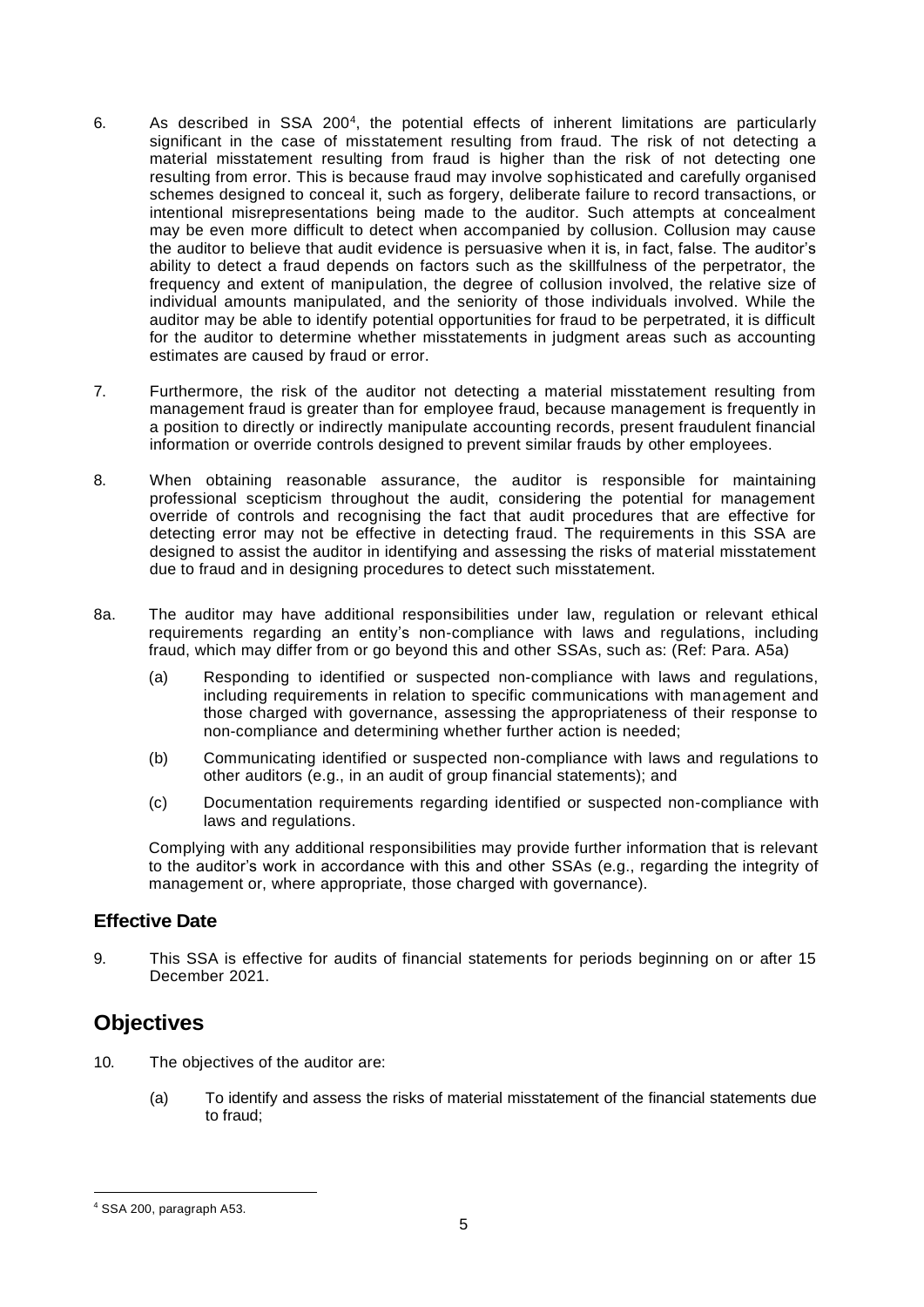- (b) To obtain sufficient appropriate audit evidence regarding the assessed risks of material misstatement due to fraud, through designing and implementing appropriate responses; and
- (c) To respond appropriately to fraud or suspected fraud identified during the audit.

# **Definitions**

- 11. For purposes of the SSAs, the following terms have the meanings attributed below:
	- (a) Fraud An intentional act by one or more individuals among management, those charged with governance, employees, or third parties, involving the use of deception to obtain an unjust or illegal advantage.
	- (b) Fraud risk factors Events or conditions that indicate an incentive or pressure to commit fraud or provide an opportunity to commit fraud.

# **Requirements**

# **Professional Scepticism**

- 12. In accordance with SSA 200<sup>5</sup>, the auditor shall maintain professional scepticism throughout the audit, recognising the possibility that a material misstatement due to fraud could exist, notwithstanding the auditor's past experience of the honesty and integrity of the entity's management and those charged with governance. (Ref: Para. A7- A8)
- 13. Unless the auditor has reason to believe the contrary, the auditor may accept records and documents as genuine. If conditions identified during the audit cause the auditor to believe that a document may not be authentic or that terms in a document have been modified but not disclosed to the auditor, the auditor shall investigate further. (Ref: Para. A9)
- 14. Where responses to inquiries of management or those charged with governance are inconsistent, the auditor shall investigate the inconsistencies.

# **Discussion among the Engagement Team**

15. SSA 315 (Revised 2021) requires a discussion among the engagement team members and a determination by the engagement partner of which matters are to be communicated to those team members not involved in the discussion<sup>6</sup>. This discussion shall place particular emphasis on how and where the entity's financial statements may be susceptible to material misstatement due to fraud, including how fraud might occur. The discussion shall occur setting aside beliefs that the engagement team members may have that management and those charged with governance are honest and have integrity. (Ref: Para. A10-A11)

# **Risk Assessment Procedures and Related Activities**

16. When performing risk assessment procedures and related activities to obtain an understanding of the entity and its environment, the applicable financial reporting framework and the entity's system of internal control, required by SSA 315 (Revised 2021), the auditor shall perform the procedures in paragraphs 23–43 to obtain information for use in identifying the risks of material misstatement due to fraud.

<sup>5</sup> SSA 200, paragraph 15.

<sup>&</sup>lt;sup>6</sup> SSA 315 (Revised 2021), paragraph 17-18.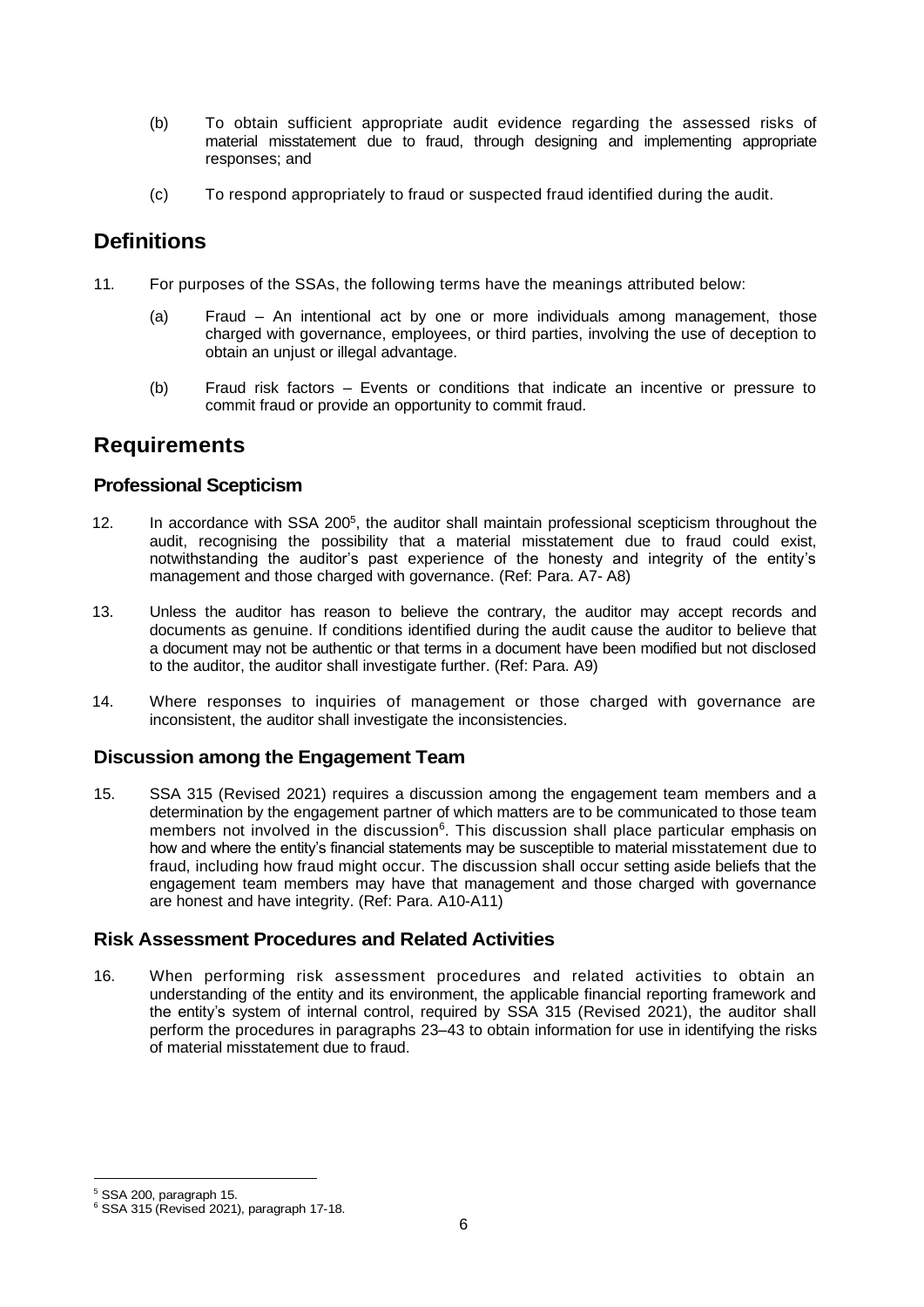#### *Management and Others within the Entity*

- 17. The auditor shall make inquiries of management regarding:
	- (a) Management's assessment of the risk that the financial statements may be materially misstated due to fraud, including the nature, extent and frequency of such assessments; (Ref: Para. A12-A13)
	- (b) Management's process for identifying and responding to the risks of fraud in the entity, including any specific risks of fraud that management has identified or that have been brought to its attention, or classes of transactions, account balances, or disclosures for which a risk of fraud is likely to exist; (Ref: Para. A14)
	- (c) Management's communication, if any, to those charged with governance regarding its processes for identifying and responding to the risks of fraud in the entity; and
	- (d) Management's communication, if any, to employees regarding its views on business practices and ethical behavior.
- 18. The auditor shall make inquiries of management, and others within the entity as appropriate, to determine whether they have knowledge of any actual, suspected or alleged fraud affecting the entity. (Ref: Para. A15-A17)
- 19. For those entities that have an internal audit function, the auditor shall make inquiries of appropriate individuals within the function to determine whether they have knowledge of any actual, suspected or alleged fraud affecting the entity, and to obtain its views about the risks of fraud. (Ref: Para. A18)

#### *Those Charged with Governance*

- 20. Unless all of those charged with governance are involved in managing the entity<sup>8</sup>, the auditor shall obtain an understanding of how those charged with governance exercise oversight of management's processes for identifying and responding to the risks of fraud in the entity and the controls that management has established to mitigate these risks. (Ref: Para. A19- A21)
- 21. Unless all of those charged with governance are involved in managing the entity, the auditor shall make inquiries of those charged with governance to determine whether they have knowledge of any actual, suspected or alleged fraud affecting the entity. These inquiries are made in part to corroborate the responses to the inquiries of management.

#### *Unusual or Unexpected Relationships Identified*

22. The auditor shall evaluate whether unusual or unexpected relationships that have been identified in performing analytical procedures, including those related to revenue accounts, may indicate risks of material misstatement due to fraud.

#### *Other Information*

23. The auditor shall consider whether other information obtained by the auditor indicates risks of material misstatement due to fraud. (Ref: Para. A22)

#### *Evaluation of Fraud Risk Factors*

24. The auditor shall evaluate whether the information obtained from the other risk assessment procedures and related activities performed indicates that one or more fraud risk factors are present. While fraud risk factors may not necessarily indicate the existence of fraud, they have often been present in circumstances where frauds have occurred and therefore may indicate risks of material misstatement due to fraud. (Ref: Para. A23-A27)

<sup>8</sup> SSA 260 (Revised), *Communication with Those Charged with Governance*, paragraph 13.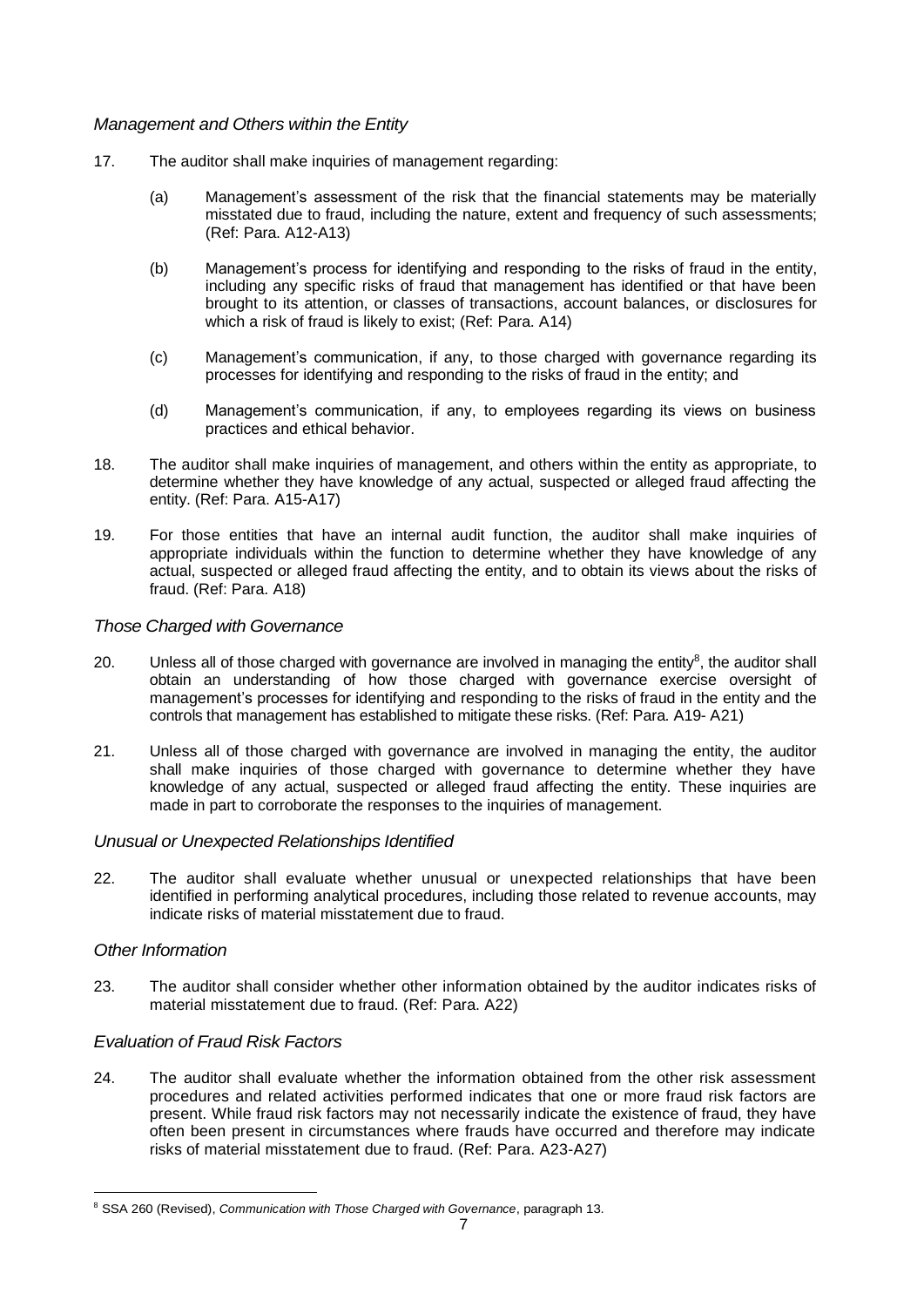# **Identification and Assessment of the Risks of Material Misstatement Due to Fraud**

- 25. In accordance with SSA 315 (Revised 2021), the auditor shall identify and assess the risks of material misstatement due to fraud at the financial statement level, and at the assertion level for classes of transactions, account balances and disclosures $9$ .
- 26. When identifying and assessing the risks of material misstatement due to fraud, the auditor shall, based on a presumption that there are risks of fraud in revenue recognition, evaluate which types of revenue, revenue transactions or assertions give rise to such risks. Paragraph 47 specifies the documentation required where the auditor concludes that the presumption is not applicable in the circumstances of the engagement and, accordingly, has not identified revenue recognition as a risk of material misstatement due to fraud. (Ref: Para. A28-A30)
- 27. The auditor shall treat those assessed risks of material misstatement due to fraud as significant risks and accordingly, to the extent not already done so, the auditor shall identify the entity's controls that address such risks, and evaluate their design and determine whether they have been implemented<sup>10</sup>. (Ref: Para. A31-A32)

# **Responses to the Assessed Risks of Material Misstatement Due to Fraud**

#### *Overall Responses*

- 28. In accordance with SSA 330, the auditor shall determine overall responses to address the assessed risks of material misstatement due to fraud at the financial statement level<sup>11</sup>. (Ref: Para. A33)
- 29. In determining overall responses to address the assessed risks of material misstatement due to fraud at the financial statement level, the auditor shall:
	- (a) Assign and supervise personnel taking account of the knowledge, skill and ability of the individuals to be given significant engagement responsibilities and the auditor's assessment of the risks of material misstatement due to fraud for the engagement; (Ref: Para. A34- A35)
	- (b) Evaluate whether the selection and application of accounting policies by the entity, particularly those related to subjective measurements and complex transactions, may be indicative of fraudulent financial reporting resulting from management's effort to manage earnings; and
	- (c) Incorporate an element of unpredictability in the selection of the nature, timing and extent of audit procedures. (Ref: Para. A36)

#### *Audit Procedures Responsive to Assessed Risks of Material Misstatement Due to Fraud at the Assertion Level*

30. In accordance with SSA 330, the auditor shall design and perform further audit procedures whose nature, timing and extent are responsive to the assessed risks of material misstatement due to fraud at the assertion level<sup>12</sup>. (Ref: Para. A37-A40)

#### *Audit Procedures Responsive to Risks Related to Management Override of Controls*

31. Management is in a unique position to perpetrate fraud because of management's ability to manipulate accounting records and prepare fraudulent financial statements by overriding controls that otherwise appear to be operating effectively. Although the level of risk of

<sup>9</sup> SSA 315 (Revised 2021), paragraph 28.

<sup>10</sup> SSA 315 (Revised 2021), paragraph 26(a)(i) and 26(d)

 $11$  SSA 330, paragraph 5.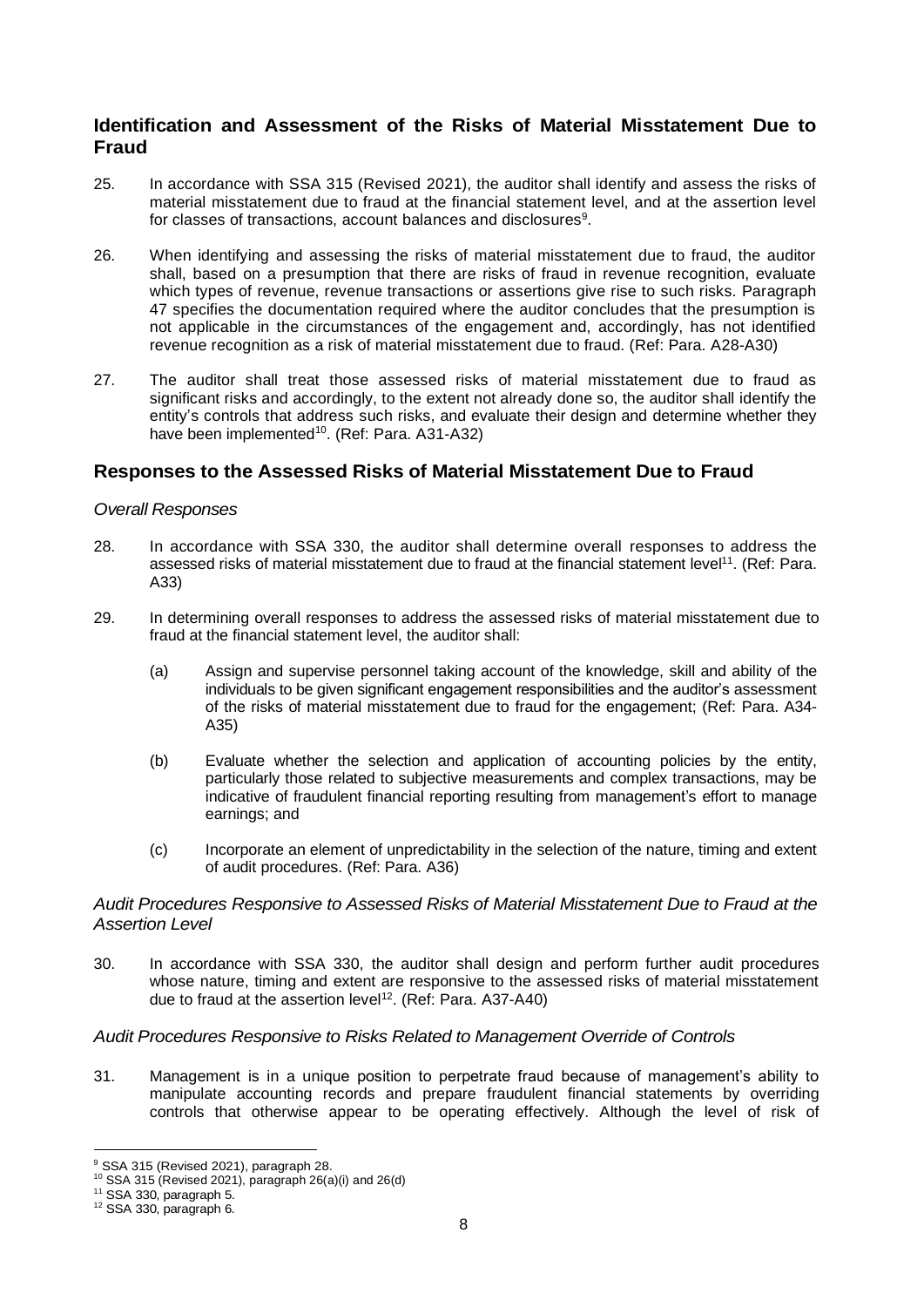management override of controls will vary from entity to entity, the risk is nevertheless present in all entities. Due to the unpredictable way in which such override could occur, it is a risk of material misstatement due to fraud and thus a significant risk.

- 32. Irrespective of the auditor's assessment of the risks of management override of controls, the auditor shall design and perform audit procedures to:
	- (a) Test the appropriateness of journal entries recorded in the general ledger and other adjustments made in the preparation of the financial statements. In designing and performing audit procedures for such tests, the auditor shall:
		- (i) Make inquiries of individuals involved in the financial reporting process about inappropriate or unusual activity relating to the processing of journal entries and other adjustments;
		- (ii) Select journal entries and other adjustments made at the end of a reporting period; and
		- (iii) Consider the need to test journal entries and other adjustments throughout the period. (Ref: Para. A41-A44)
	- (b) Review accounting estimates for biases and evaluate whether the circumstances producing the bias, if any, represent a risk of material misstatement due to fraud. In performing this review, the auditor shall:
		- (i) Evaluate whether the judgments and decisions made by management in making the accounting estimates included in the financial statements, even if they are individually reasonable, indicate a possible bias on the part of the entity's management that may represent a risk of material misstatement due to fraud. If so, the auditor shall reevaluate the accounting estimates taken as a whole; and
		- (ii) Perform a retrospective review of management judgments and assumptions related to significant accounting estimates reflected in the financial statements of the prior year. (Ref: Para. A45-A47)
	- (c) For significant transactions that are outside the normal course of business for the entity, or that otherwise appear to be unusual given the auditor's understanding of the entity and its environment and other information obtained during the audit, the auditor shall evaluate whether the business rationale (or the lack thereof) of the transactions suggests that they may have been entered into to engage in fraudulent financial reporting or to conceal misappropriation of assets. (Ref: Para. A48)
- 33. The auditor shall determine whether, in order to respond to the identified risks of management override of controls, the auditor needs to perform other audit procedures in addition to those specifically referred to above (that is, where there are specific additional risks of management override that are not covered as part of the procedures performed to address the requirements in paragraph 32).

# **Evaluation of Audit Evidence** (Ref: Para. A49)

- 34. The auditor shall evaluate whether analytical procedures that are performed near the end of the audit, when forming an overall conclusion as to whether the financial statements are consistent with the auditor's understanding of the entity, indicate a previously unrecognised risk of material misstatement due to fraud. (Ref: Para. A50)
- 35. If the auditor identifies a misstatement, the auditor shall evaluate whether such a misstatement is indicative of fraud. If there is such an indication, the auditor shall evaluate the implications of the misstatement in relation to other aspects of the audit, particularly the reliability of management representations, recognising that an instance of fraud is unlikely to be an isolated occurrence. (Ref: Para. A51)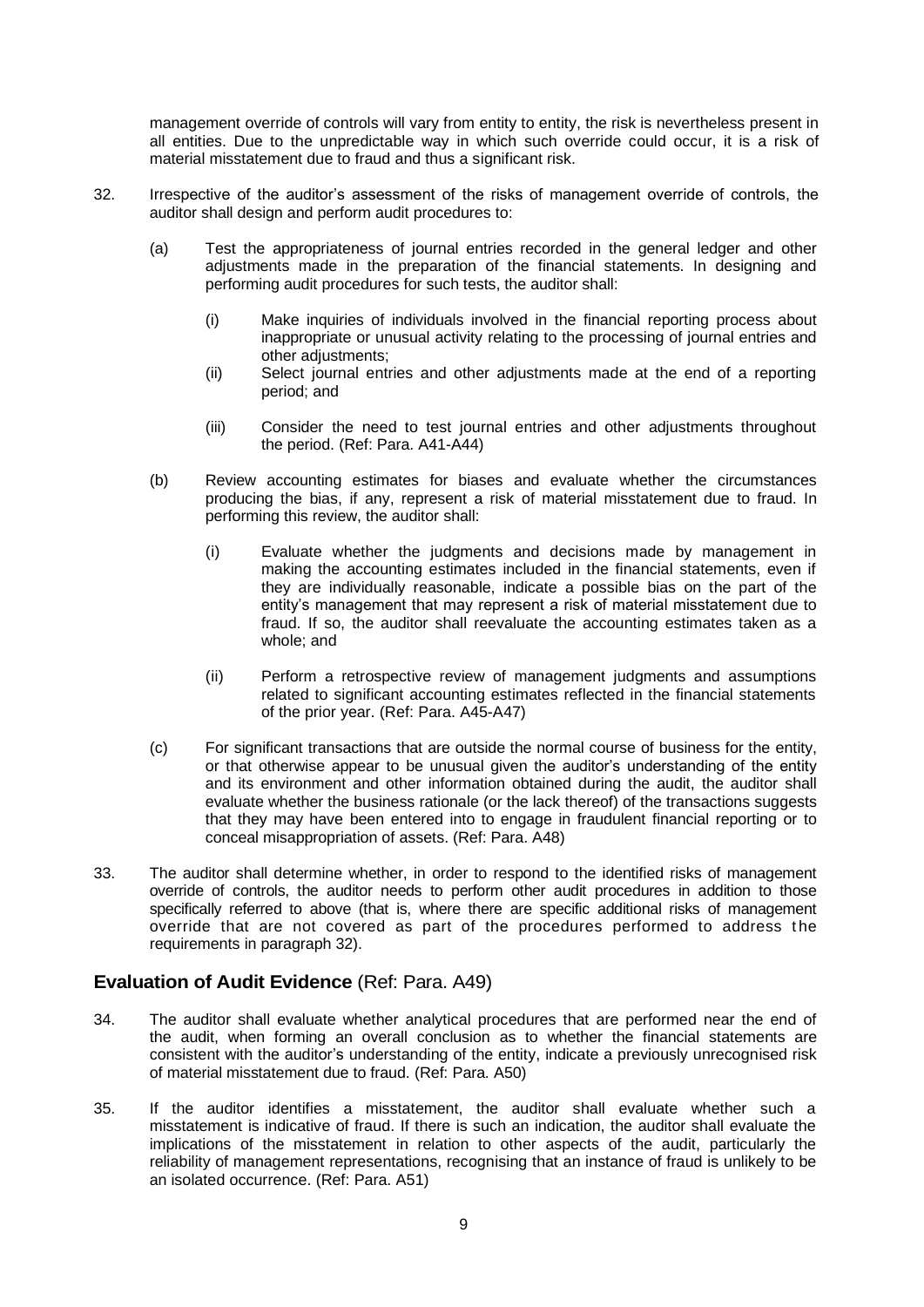- 36. If the auditor identifies a misstatement, whether material or not, and the auditor has reason to believe that it is or may be the result of fraud and that management (in particular, senior management) is involved, the auditor shall reevaluate the assessment of the risks of material misstatement due to fraud and its resulting impact on the nature, timing and extent of audit procedures to respond to the assessed risks. The auditor shall also consider whether circumstances or conditions indicate possible collusion involving employees, management or third parties when reconsidering the reliability of evidence previously obtained. (Ref: Para. A52)
- 37. If the auditor confirms that, or is unable to conclude whether, the financial statements are materially misstated as a result of fraud the auditor shall evaluate the implications for the audit. (Ref: Para. A53)

# **Auditor Unable to Continue the Engagement**

- 38. If, as a result of a misstatement resulting from fraud or suspected fraud, the auditor encounters exceptional circumstances that bring into question the auditor's ability to continue performing the audit, the auditor shall:
	- (a) Determine the professional and legal responsibilities applicable in the circumstances, including whether there is a requirement for the auditor to report to the person or persons who made the audit appointment or, in some cases, to regulatory authorities;
	- (b) Consider whether it is appropriate to withdraw from the engagement, where withdrawal is possible under applicable law or regulation; and
	- (c) If the auditor withdraws:
		- (i) Discuss with the appropriate level of management and those charged with governance the auditor's withdrawal from the engagement and the reasons for the withdrawal; and
		- (ii) Determine whether there is a professional or legal requirement to report to the person or persons who made the audit appointment or, in some cases, to regulatory authorities, the auditor's withdrawal from the engagement and the reasons for the withdrawal. (Ref: Para. A54-A57)

#### **Written Representations**

- 39. The auditor shall obtain written representations from management and, where appropriate, those charged with governance that:
	- (a) They acknowledge their responsibility for the design, implementation and maintenance of internal control to prevent and detect fraud;
	- (b) They have disclosed to the auditor the results of management's assessment of the risk that the financial statements may be materially misstated as a result of fraud;
	- (c) They have disclosed to the auditor their knowledge of fraud or suspected fraud, affecting the entity involving:
		- (i) Management;
		- (ii) Employees who have significant roles in internal control; or
		- (iii) Others where the fraud could have a material effect on the financial statements; and
	- (d) They have disclosed to the auditor their knowledge of any allegations of fraud, or suspected fraud, affecting the entity's financial statements communicated by employees, former employees, analysts, regulators or others. (Ref: Para. A58-A59)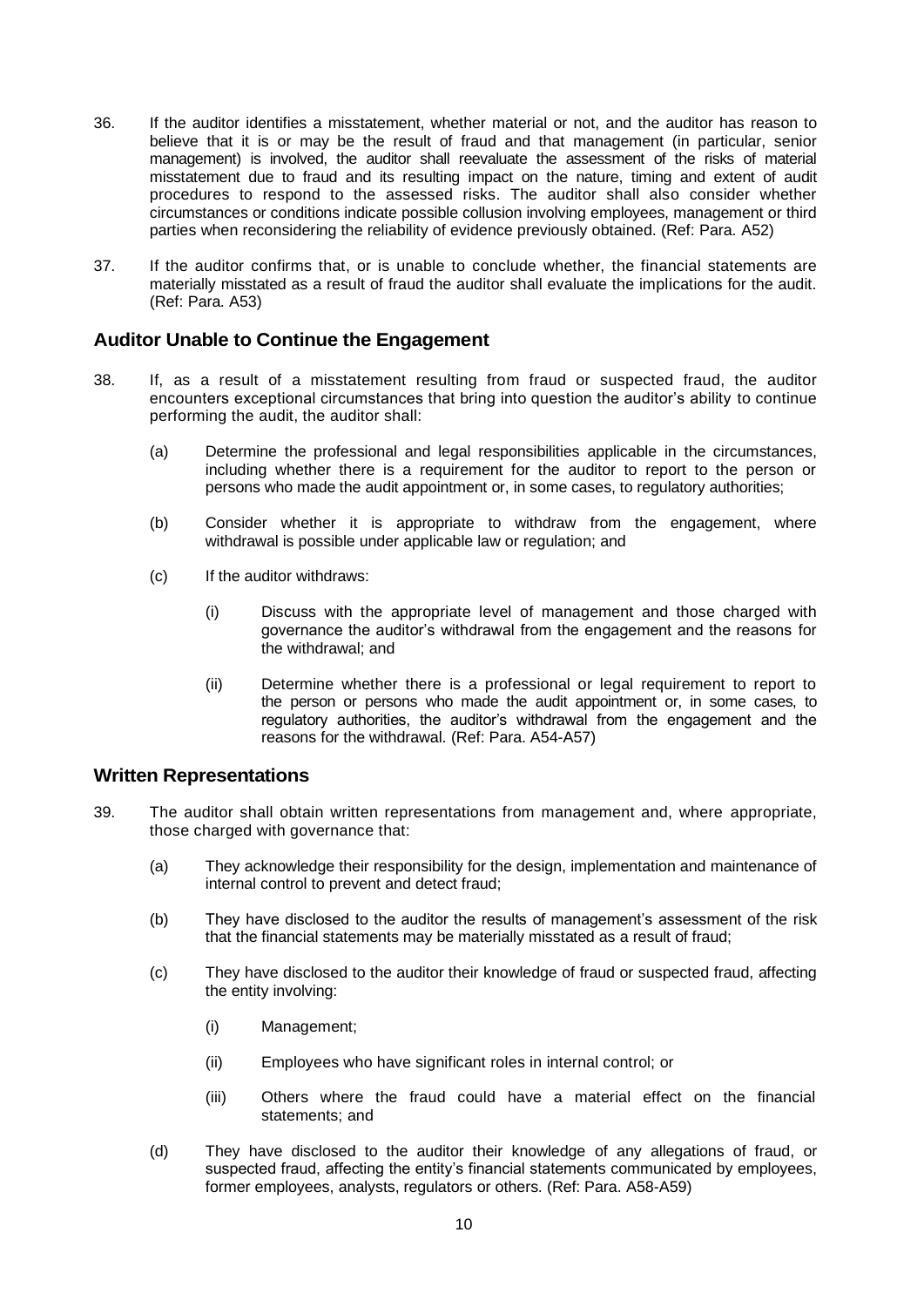# **Communications to Management and with Those Charged with Governance**

- 40. If the auditor has identified a fraud or has obtained information that indicates that a fraud may exist, the auditor shall communicate these matters, unless prohibited by law or regulation, on a timely basis with the appropriate level of management in order to inform those with primary responsibility for the prevention and detection of fraud of matters relevant to their responsibilities. (Ref: Para. A59a-A60)
- 41. Unless all of those charged with governance are involved in managing the entity, if the auditor has identified or suspects fraud involving:
	- (a) Management;
	- (b) Employees who have significant roles in internal control; or
	- (c) Others where the fraud results in a material misstatement in the financial statements,

the auditor shall communicate these matters with those charged with governance on a timely basis. If the auditor suspects fraud involving management, the auditor shall communicate these suspicions with those charged with governance and discuss with them the nature, timing and extent of audit procedures necessary to complete the audit. Such communications with those charged with governance are required unless the communication is prohibited by law or regulation. (Ref: Para. A59a, A61-A63)

42. The auditor shall communicate, unless prohibited by law or regulation, with those charged with governance any other matters related to fraud that are, in the auditor's judgment, relevant to their responsibilities. (Ref: Para. A59a, A64)

# **Reporting Fraud to an Appropriate Authority Outside the Entity**

- 43. If the auditor has identified or suspects a fraud, the auditor shall determine whether law, regulation or relevant ethical requirements: (Ref: Para. A65-A67)
	- (a) Require the auditor to report to an appropriate authority outside the entity.
	- (b) Establish responsibilities under which reporting to an appropriate authority outside the entity may be appropriate in the circumstances.

#### **Documentation**

- 44. The auditor shall include the following in the audit documentation<sup>13</sup> of the identification and the assessment of the risks of material misstatement required by SSA 315 (Revised 2021)<sup>14</sup>:
	- (a) The significant decisions reached during the discussion among the engagement team regarding the susceptibility of the entity's financial statements to material misstatement due to fraud; and
	- (b) The identified and assessed risks of material misstatement due to fraud at the financial statement level and at the assertion level; and
	- (c) Identified controls in the control activities component that address assessed risks of material misstatement due to fraud.
- 45. The auditor shall include the following in the audit documentation of the auditor's responses to the assessed risks of material misstatement required by SSA 330<sup>15</sup>:

<sup>13</sup> SSA 230, *Audit Documentation*, paragraphs 8-11, and paragraph A6.

<sup>14</sup> SSA 315 (Revised 2021), paragraph 38.

 $15$  SSA 330, paragraph 28.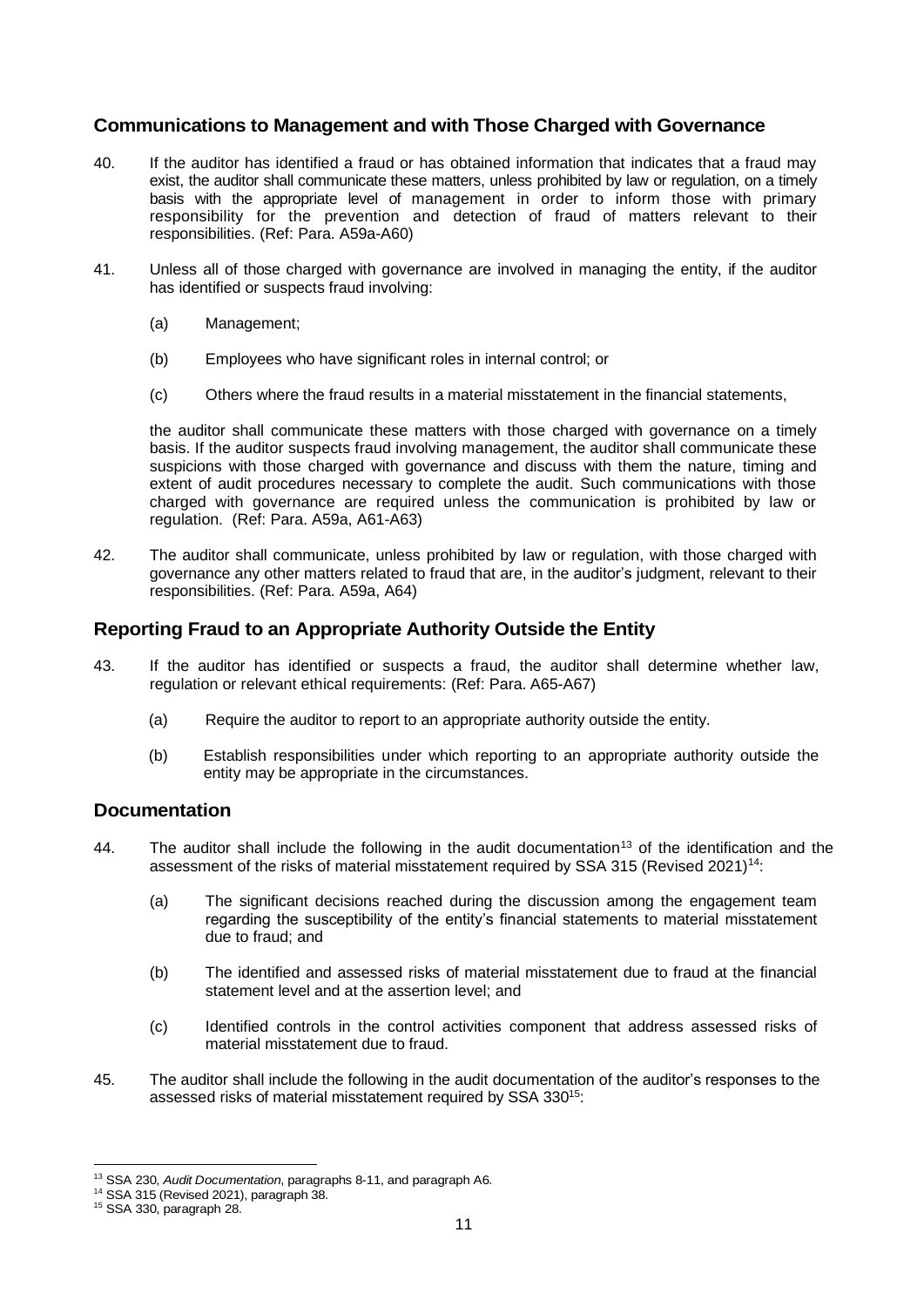- (a) The overall responses to the assessed risks of material misstatement due to fraud at the financial statement level and the nature, timing and extent of audit procedures, and the linkage of those procedures with the assessed risks of material misstatement due to fraud at the assertion level; and
- (b) The results of the audit procedures, including those designed to address the risk of management override of controls.
- 46. The auditor shall include in the audit documentation communications about fraud made to management, those charged with governance, regulators and others.
- 47. If the auditor has concluded that the presumption that there is a risk of material misstatement due to fraud related to revenue recognition is not applicable in the circumstances of the engagement, the auditor shall include in the audit documentation the reasons for that conclusion.

\* \* \*

# **Application and Other Explanatory Material**

# **Characteristics of Fraud** (Ref: Para. 3)

- A1. Fraud, whether fraudulent financial reporting or misappropriation of assets, involves incentive or pressure to commit fraud, a perceived opportunity to do so and some rationalisation of the act. For example:
	- Incentive or pressure to commit fraudulent financial reporting may exist when management is under pressure, from sources outside or inside the entity, to achieve an expected (and perhaps unrealistic) earnings target or financial outcome – particularly since the consequences to management for failing to meet financial goals can be significant. Similarly, individuals may have an incentive to misappropriate assets, for example, because the individuals are living beyond their means.
	- A perceived opportunity to commit fraud may exist when an individual believes internal control can be overridden, for example, because the individual is in a position of trust or has knowledge of specific deficiencies in internal control.
	- Individuals may be able to rationalise committing a fraudulent act. Some individuals possess an attitude, character or set of ethical values that allow them knowingly and intentionally to commit a dishonest act. However, even otherwise honest individuals can commit fraud in an environment that imposes sufficient pressure on them.
- A2. Fraudulent financial reporting involves intentional misstatements including omissions of amounts or disclosures in financial statements to deceive financial statement users. It can be caused by the efforts of management to manage earnings in order to deceive financial statement users by influencing their perceptions as to the entity's performance and profitability. Such earnings management may start out with small actions or inappropriate adjustment of assumptions and changes in judgments by management. Pressures and incentives may lead these actions to increase to the extent that they result in fraudulent financial reporting. Such a situation could occur when, due to pressures to meet market expectations or a desire to maximise compensation based on performance, management intentionally takes positions that lead to fraudulent financial reporting by materially misstating the financial statements. In some entities, management may be motivated to reduce earnings by a material amount to minimise tax or to inflate earnings to secure bank financing.
- A3. Fraudulent financial reporting may be accomplished by the following:
	- Manipulation, falsification (including forgery), or alteration of accounting records or supporting documentation from which the financial statements are prepared.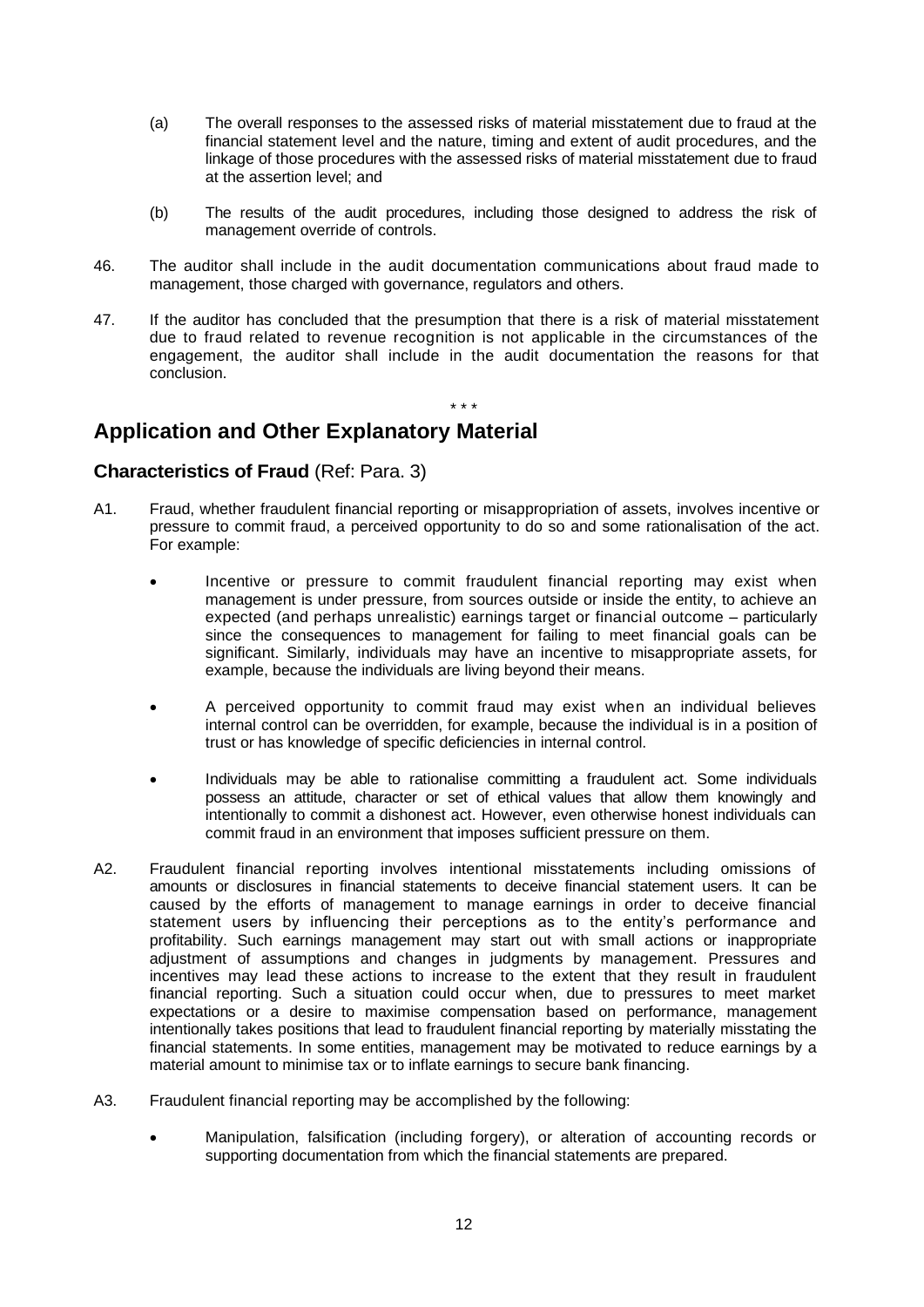- Misrepresentation in, or intentional omission from, the financial statements of events, transactions or other significant information.
- Intentional misapplication of accounting principles relating to amounts, classification, manner of presentation, or disclosure.
- A4. Fraudulent financial reporting often involves management override of controls that otherwise may appear to be operating effectively. Fraud can be committed by management overriding controls using such techniques as intentionally:
	- Recording fictitious journal entries, particularly close to the end of an accounting period, to manipulate operating results or achieve other objectives.
	- Inappropriately adjusting assumptions and changing judgments used to estimate account balances.
	- Omitting, advancing or delaying recognition in the financial statements of events and transactions that have occurred during the reporting period.
	- Omitting, obscuring or misstating disclosures required by the applicable financial reporting framework, or disclosures that are necessary to achieve fair presentation.
	- Concealing facts that could affect the amounts recorded in the financial statements.
	- Engaging in complex transactions that are structured to misrepresent the financial position or financial performance of the entity.
	- Altering records and terms related to significant and unusual transactions.
- A5. Misappropriation of assets involves the theft of an entity's assets and is often perpetrated by employees in relatively small and immaterial amounts. However, it can also involve management who are usually more able to disguise or conceal misappropriations in ways that are difficult to detect. Misappropriation of assets can be accomplished in a variety of ways including:
	- Embezzling receipts (for example, misappropriating collections on accounts receivable or diverting receipts in respect of written-off accounts to personal bank accounts).
	- Stealing physical assets or intellectual property (for example, stealing inventory for personal use or for sale, stealing scrap for resale, colluding with a competitor by disclosing technological data in return for payment).
	- Causing an entity to pay for goods and services not received (for example, payments to fictitious vendors, kickbacks paid by vendors to the entity's purchasing agents in return for inflating prices, payments to fictitious employees).
	- Using an entity's assets for personal use (for example, using the entity's assets as collateral for a personal loan or a loan to a related party).

Misappropriation of assets is often accompanied by false or misleading records or documents in order to conceal the fact that the assets are missing or have been pledged without proper authorisation.

# **Responsibility for the Prevention and Detection of Fraud**

*Responsibilities of the Auditor* (Ref: Para. 8a)

A5a. Law, regulation or relevant ethical requirements may require the auditor to perform additional procedures and take further actions. For example, the Ethics Pronouncement 100 *Code of Professional Conduct and Ethics* (EP 100) requires the auditor to take steps to respond to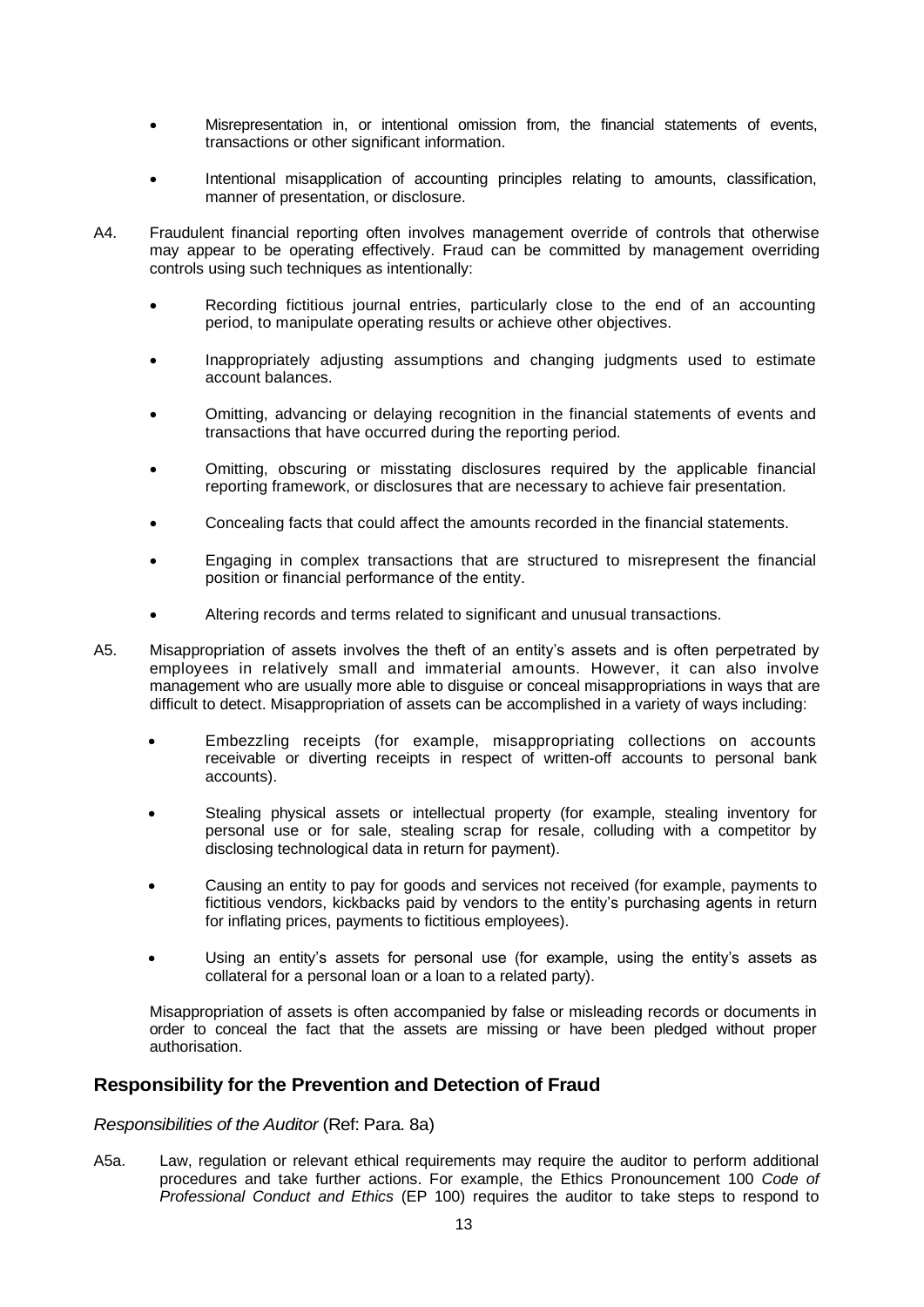identified or suspected non-compliance with laws and regulations and determine whether further action is needed. Such steps may include the communication of identified or suspected noncompliance with laws and regulations to other auditors within a group, including a group engagement partner, component auditors or other auditors performing work at components of a group for purposes other than the audit of the group financial statements.<sup>16</sup>

#### *Considerations Specific to Public Sector Entities*

A6. The public sector auditor's responsibilities relating to fraud may be a result of law, regulation or other authority applicable to public sector entities or separately covered by the auditor's mandate. Consequently, the public sector auditor's responsibilities may not be limited to consideration of risks of material misstatement of the financial statements, but may also include a broader responsibility to consider risks of fraud.

# **Professional Scepticism** (Ref: Para. 12-14)

- A7. Maintaining professional scepticism requires an ongoing questioning of whether the information and audit evidence obtained suggests that a material misstatement due to fraud may exist. It includes considering the reliability of the information to be used as audit evidence and identified controls in the control activities component, if any, over its preparation and maintenance. Due to the characteristics of fraud, the auditor's professional scepticism is particularly important when considering the risks of material misstatement due to fraud.
- A8. Although the auditor cannot be expected to disregard past experience of the honesty and integrity of the entity's management and those charged with governance, the auditor's professional scepticism is particularly important in considering the risks of material misstatement due to fraud because there may have been changes in circumstances.
- A9. An audit performed in accordance with SSAs rarely involves the authentication of documents, nor is the auditor trained as or expected to be an expert in such authentication<sup>17</sup>. However, when the auditor identifies conditions that cause the auditor to believe that a document may not be authentic or that terms in a document have been modified but not disclosed to the auditor, possible procedures to investigate further may include:
	- Confirming directly with the third party.
	- Using the work of an expert to assess the document's authenticity.

# **Discussion among the Engagement Team** (Ref: Para. 15)

- A10. Discussing the susceptibility of the entity's financial statements to material misstatement due to fraud with the engagement team:
	- Provides an opportunity for more experienced engagement team members to share their insights about how and where the financial statements may be susceptible to material misstatement due to fraud.
	- Enables the auditor to consider an appropriate response to such susceptibility and to determine which members of the engagement team will conduct certain audit procedures.
	- Permits the auditor to determine how the results of audit procedures will be shared among the engagement team and how to deal with any allegations of fraud that may come to the auditor's attention.

<sup>16</sup> See, for example, paragraphs R360.16–360.18 A1 of the ACRA Code.

<sup>17</sup> SSA 200, paragraph A49.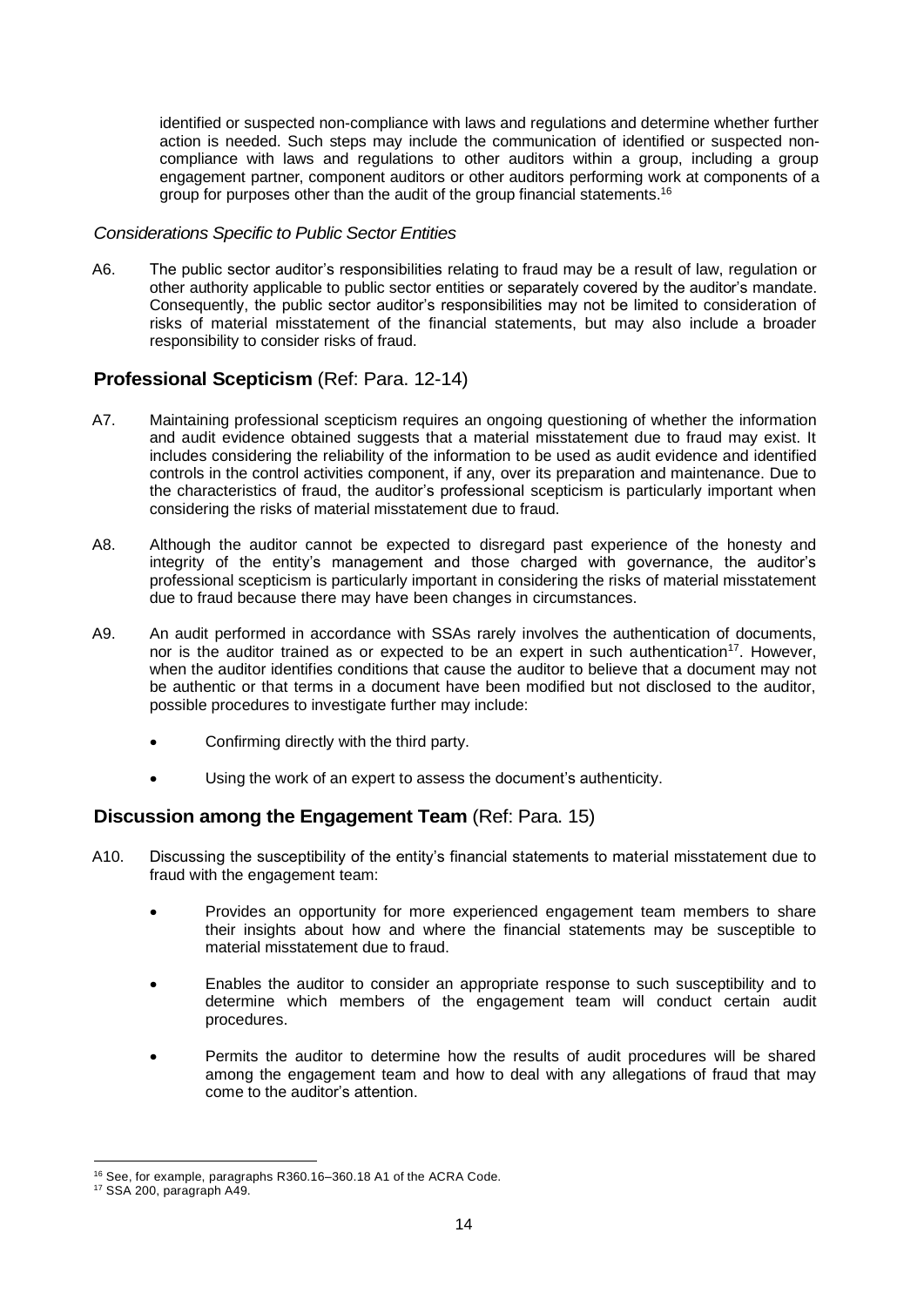- A11. The discussion may include such matters as:
	- An exchange of ideas among engagement team members about how and where they believe the entity's financial statements (including the individual statements and the disclosures) may be susceptible to material misstatement due to fraud, how management could perpetrate and conceal fraudulent financial reporting, and how assets of the entity could be misappropriated.
	- A consideration of circumstances that might be indicative of earnings management and the practices that might be followed by management to manage earnings that could lead to fraudulent financial reporting.
	- A consideration of the risk that management may attempt to present disclosures in a manner that may obscure a proper understanding of the matters disclosed (for example, by including too much immaterial information or by using unclear or ambiguous language).
	- A consideration of the known external and internal factors affecting the entity that may create an incentive or pressure for management or others to commit fraud, provide the opportunity for fraud to be perpetrated, and indicate a culture or environment that enables management or others to rationalise committing fraud.
	- A consideration of management's involvement in overseeing employees with access to cash or other assets susceptible to misappropriation.
	- A consideration of any unusual or unexplained changes in behavior or lifestyle of management or employees which have come to the attention of the engagement team.
	- An emphasis on the importance of maintaining a proper state of mind throughout the audit regarding the potential for material misstatement due to fraud.
	- A consideration of the types of circumstances that, if encountered, might indicate the possibility of fraud.
	- A consideration of how an element of unpredictability will be incorporated into the nature, timing and extent of the audit procedures to be performed.
	- A consideration of the audit procedures that might be selected to respond to the susceptibility of the entity's financial statement to material misstatement due to fraud and whether certain types of audit procedures are more effective than others.
	- A consideration of any allegations of fraud that have come to the auditor's attention.
	- A consideration of the risk of management override of controls.

# **Risk Assessment Procedures and Related Activities**

#### *Inquiries of Management*

Management's Assessment of the Risk of Material Misstatement Due to Fraud (Ref: Para. 17(a))

A12. Management accepts responsibility for the entity's internal control and for the preparation of the entity's financial statements. Accordingly, it is appropriate for the auditor to make inquiries of management regarding management's own assessment of the risk of fraud and the controls in place to prevent and detect it. The nature, extent and frequency of management's assessment of such risk and controls may vary from entity to entity. In some entities, management may make detailed assessments on an annual basis or as part of continuous monitoring. In other entities, management's assessment may be less structured and less frequent. The nature, extent and frequency of management's assessment are relevant to the auditor's understanding of the entity's control environment. For example, the fact that management has not made an assessment of the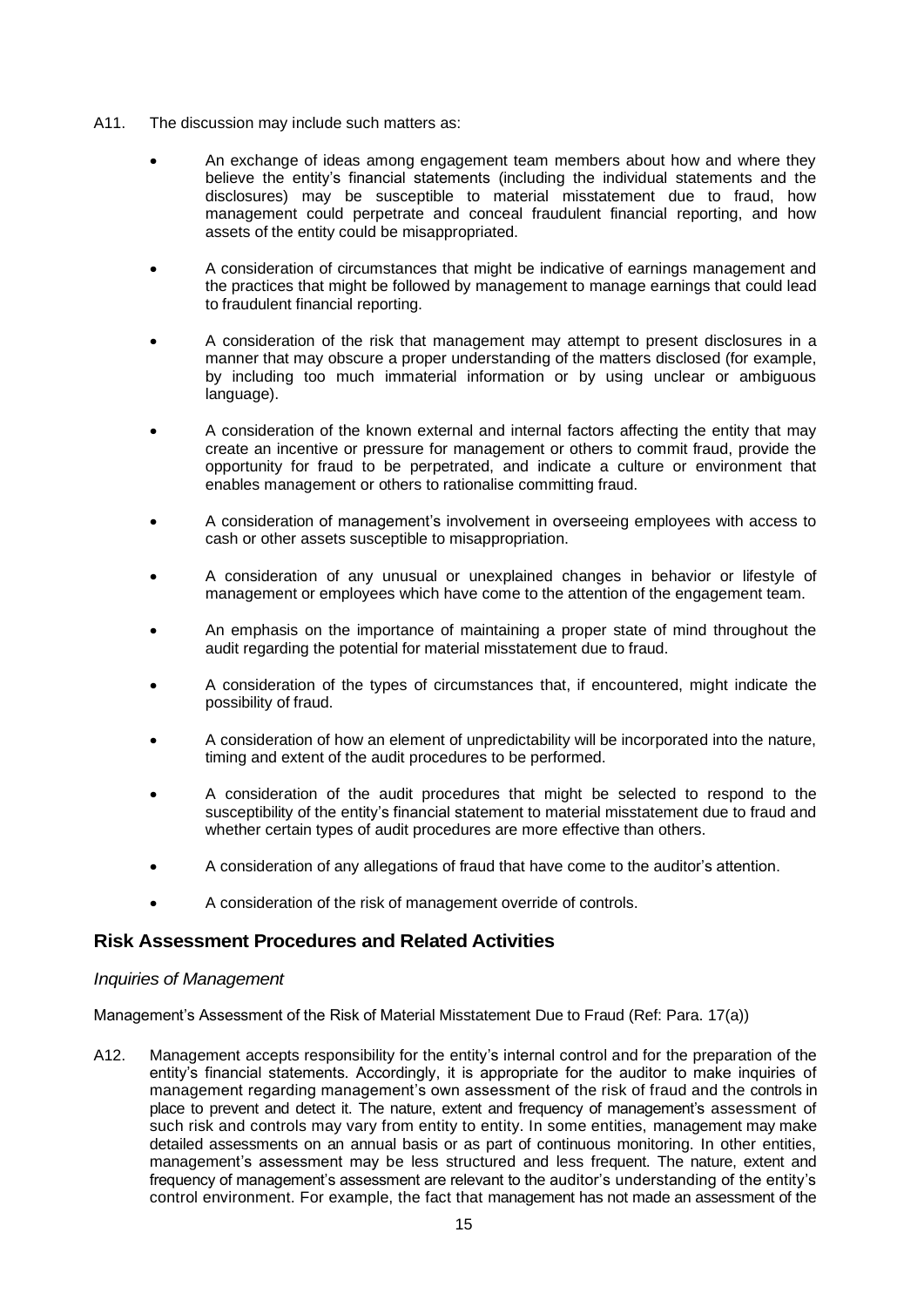risk of fraud may in some circumstances be indicative of the lack of importance that management places on internal control.

Considerations specific to smaller entities

A13. In some entities, particularly smaller entities, the focus of management's assessment may be on the risks of employee fraud or misappropriation of assets.

Management's Process for Identifying and Responding to the Risks of Fraud (Ref: Para. 17(b))

A14. In the case of entities with multiple locations management's processes may include different levels of monitoring of operating locations, or business segments. Management may also have identified particular operating locations or business segments for which a risk of fraud may be more likely to exist.

#### *Inquiry of Management and Others within the Entity* (Ref: Para. 18)

- A15. The auditor's inquiries of management may provide useful information concerning the risks of material misstatements in the financial statements resulting from employee fraud. However, such inquiries are unlikely to provide useful information regarding the risks of material misstatement in the financial statements resulting from management fraud. Making inquiries of others within the entity may provide individuals with an opportunity to convey information to the auditor that may not otherwise be communicated.
- A16. Examples of others within the entity to whom the auditor may direct inquiries about the existence or suspicion of fraud include:
	- Operating personnel not directly involved in the financial reporting process.
	- Employees with different levels of authority.
	- Employees involved in initiating, processing or recording complex or unusual transactions and those who supervise or monitor such employees.
	- In-house legal counsel.
	- Chief ethics officer or equivalent person.
	- The person or persons charged with dealing with allegations of fraud.
- A17. Management is often in the best position to perpetrate fraud. Accordingly, when evaluating management's responses to inquiries with an attitude of professional scepticism, the auditor may judge it necessary to corroborate responses to inquiries with other information.

# *Inquiries of the Internal Audit Function* (Ref: Para. 19)

- A18. SSA 315 (Revised 2021) and SSA 610 (Revised 2013) establish requirements and provide guidance relevant to audits of those entities that have an internal audit function<sup>18</sup>. In carrying out the requirements of those SSAs in the context of fraud, the auditor may inquire about specific activities of the function including, for example:
	- The procedures performed, if any, by the internal audit function during the year to detect fraud.
	- Whether management has satisfactorily responded to any findings resulting from those procedures.

<sup>18</sup> SSA 315 (Revised 2021), paragraphs 14(a) and 24(a)(ii), and SSA 610 (Revised 2013), *Using the Work of Internal Auditors*.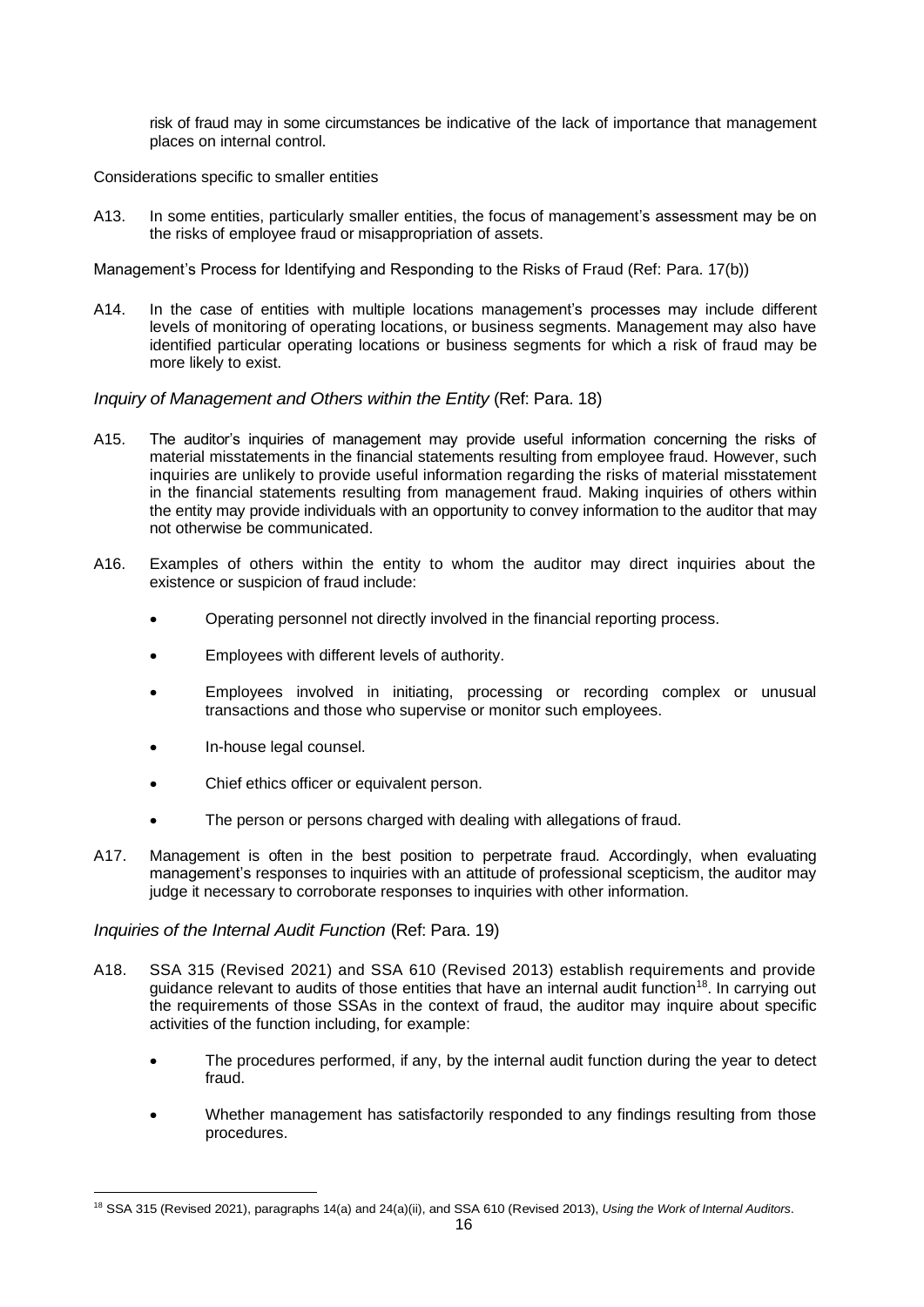#### *Obtaining an Understanding of Oversight Exercised by Those Charged with Governance (Ref: Para. 20)*

- A19. Those charged with governance of an entity oversee the entity's systems for monitoring risk, financial control and compliance with the law. In many countries, corporate governance practices are well developed and those charged with governance play an active role in oversight of the entity's assessment of the risks of fraud and the controls that address such risks. Since the responsibilities of those charged with governance and management may vary by entity and by country, it is important that the auditor understands their respective responsibilities to enable the auditor to obtain an understanding of the oversight exercised by the appropriate individuals<sup>19</sup>.
- A20. An understanding of the oversight exercised by those charged with governance may provide insights regarding the susceptibility of the entity to management fraud, the adequacy of controls that address risks of fraud, and the competency and integrity of management. The auditor may obtain this understanding in a number of ways, such as by attending meetings where such discussions take place, reading the minutes from such meetings or making inquiries of those charged with governance.

#### *Considerations Specific to Smaller Entities*

A21. In some cases, all of those charged with governance are involved in managing the entity. This may be the case in a small entity where a single owner manages the entity and no one else has a governance role. In these cases, there is ordinarily no action on the part of the auditor because there is no oversight separate from management.

#### *Consideration of Other Information* (Ref: Para. 23)

A22. In addition to information obtained from applying analytical procedures, other information obtained about the entity and its environment, the applicable financial reporting framework and the entity's system of internal control may be helpful in identifying the risks of material misstatement due to fraud. The discussion among team members may provide information that is helpful in identifying such risks. In addition, information obtained from the auditor's client acceptance and retention processes, and experience gained on other engagements performed for the entity, for example engagements to review interim financial information, may be relevant in the identification of the risks of material misstatement due to fraud.

#### *Evaluation of Fraud Risk Factors* (Ref: Para. 24)

- A23. The fact that fraud is usually concealed can make it very difficult to detect. Nevertheless, the auditor may identify events or conditions that indicate an incentive or pressure to commit fraud or provide an opportunity to commit fraud (fraud risk factors). For example:
	- The need to meet expectations of third parties to obtain additional equity financing may create pressure to commit fraud;
	- The granting of significant bonuses if unrealistic profit targets are met may create an incentive to commit fraud; and
	- A control environment that is not effective may create an opportunity to commit fraud.
- A24. Fraud risk factors cannot easily be ranked in order of importance. The significance of fraud risk factors varies widely. Some of these factors will be present in entities where the specific conditions do not present risks of material misstatement. Accordingly, the determination of whether a fraud risk factor is present and whether it is to be considered in assessing the risks of material misstatement of the financial statements due to fraud requires the exercise of professional judgment.

 $19$  SSA 260 (Revised), paragraph A1-A8, discuss with whom the auditor communicates when the entity's governance structure is not well defined.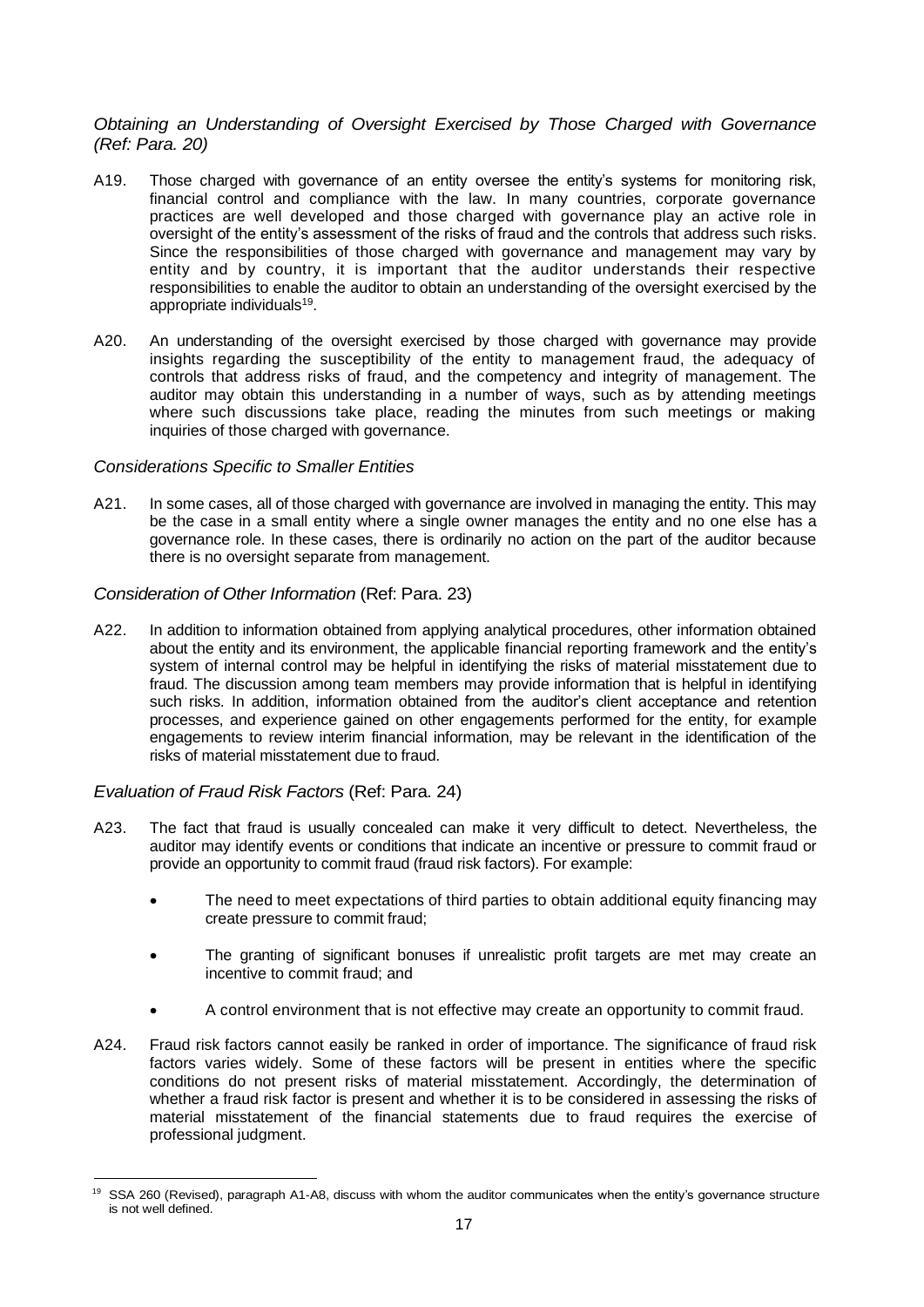- A25. Examples of fraud risk factors related to fraudulent financial reporting and misappropriation of assets are presented in Appendix 1. These illustrative risk factors are classified based on the three conditions that are generally present when fraud exists:
	- An incentive or pressure to commit fraud;
	- A perceived opportunity to commit fraud; and
	- An ability to rationalise the fraudulent action.

Fraud risk factors may relate to incentives, pressures or opportunities that arise from conditions that create susceptibility to misstatement, before consideration of controls. Fraud risk factors, which include intentional management bias, are, insofar as they affect inherent risk, inherent risk factors.<sup>20</sup>

Fraud risk factors may also relate to conditions within the entity's system of internal control that provide opportunity to commit fraud or that may affect management's attitude or ability to rationalize fraudulent actions. Fraud risk factors reflective of an attitude that permits rationalisation of the fraudulent action may not be susceptible to observation by the auditor. Nevertheless, the auditor may become aware of the existence of such information through, for example, the required understanding of the entity's control environment.<sup>21</sup> Although the fraud risk factors described in Appendix 1 cover a broad range of situations that may be faced by auditors, they are only examples and other risk factors may exist.

- A26. The size, complexity, and ownership characteristics of the entity have a significant influence on the consideration of relevant fraud risk factors. For example, in the case of a large entity, there may be factors that generally constrain improper conduct by management, such as:
	- Effective oversight by those charged with governance.
	- An effective internal audit function.
	- The existence and enforcement of a written code of conduct.

Furthermore, fraud risk factors considered at a business segment operating level may provide different insights when compared with those obtained when considered at an entity-wide level.

#### *Considerations Specific to Smaller Entities*

A27. In the case of a small entity, some or all of these considerations may be inapplicable or less relevant. For example, a smaller entity may not have a written code of conduct but, instead, may have developed a culture that emphasises the importance of integrity and ethical behavior through oral communication and by management example. Domination of management by a single individual in a small entity does not generally, in and of itself, indicate a failure by management to display and communicate an appropriate attitude regarding internal control and the financial reporting process. In some entities, the need for management authorisation can compensate for otherwise deficient controls and reduce the risk of employee fraud. However, domination of management by a single individual can be a potential deficiency in internal control since there is an opportunity for management override of controls.

 $20$  SSA 315 (Revised 2021), paragraph 12(f)

<sup>&</sup>lt;sup>21</sup> SSA 315 (Revised 2021), paragraph 21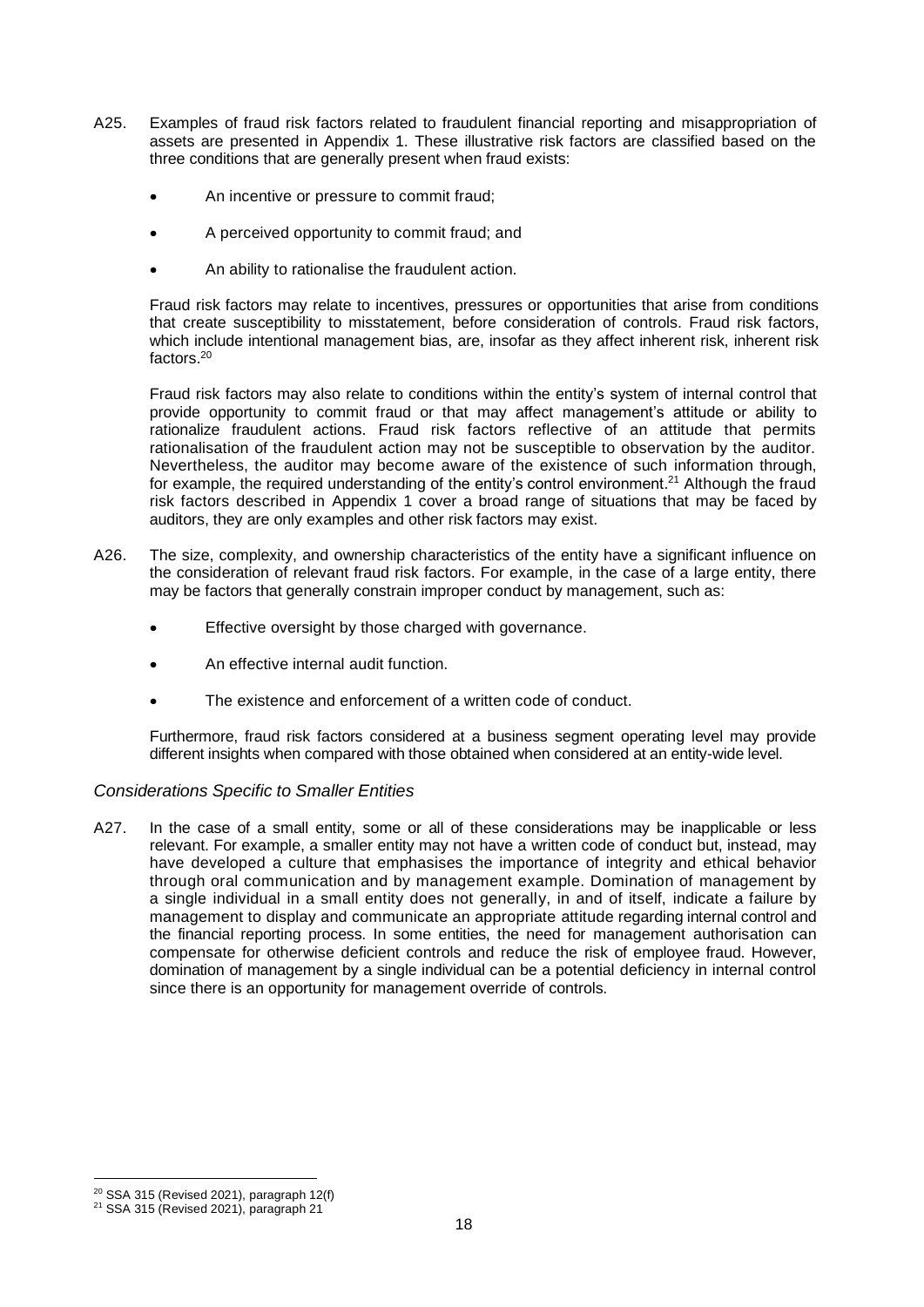# **Identification and Assessment of the Risks of Material Misstatement Due to Fraud**

#### *Risks of Fraud in Revenue Recognition* (Ref: Para. 26)

- A28. Material misstatement due to fraudulent financial reporting relating to revenue recognition often results from an overstatement of revenues through, for example, premature revenue recognition or recording fictitious revenues. It may result also from an understatement of revenues through, for example, improperly shifting revenues to a later period.
- A29. The risks of fraud in revenue recognition may be greater in some entities than others. For example, there may be pressures or incentives on management to commit fraudulent financial reporting through inappropriate revenue recognition in the case of listed entities when, for example, performance is measured in terms of year-over-year revenue growth or profit. Similarly, for example, there may be greater risks of fraud in revenue recognition in the case of entities that generate a substantial portion of revenues through cash sales.
- A30. The presumption that there are risks of fraud in revenue recognition may be rebutted. For example, the auditor may conclude that there is no risk of material misstatement due to fraud relating to revenue recognition in the case where a there is a single type of simple revenue transaction, for example, leasehold revenue from a single unit rental property.

*Identifying and Assessing the Risks of Material Misstatement Due to Fraud and Understanding the Entity's Related Controls* (Ref: Para. 27)

- A31. Management may make judgments on the nature and extent of the controls it chooses to implement, and the nature and extent of the risks it chooses to assume<sup>22</sup>. In determining which controls to implement to prevent and detect fraud, management considers the risks that the financial statements may be materially misstated as a result of fraud. As part of this consideration, management may conclude that it is not cost effective to implement and maintain a particular control in relation to the reduction in the risks of material misstatement due to fraud to be achieved.
- A32. It is therefore important for the auditor to obtain an understanding of the controls that management has designed, implemented and maintained to prevent and detect fraud. In identifying the controls that address the risks of material misstatement due to fraud, the auditor may learn, for example, that management has consciously chosen to accept the risks associated with a lack of segregation of duties. Information from identifying these controls, and evaluating their design and determining whether they have been implemented, may also be useful in identifying fraud risks factors that may affect the auditor's assessment of the risks that the financial statements may contain material misstatement due to fraud.

# **Responses to the Assessed Risks of Material Misstatement Due to Fraud**

*Overall Responses* (Ref: Para. 28)

- A33. Determining overall responses to address the assessed risks of material misstatement due to fraud generally includes the consideration of how the overall conduct of the audit can reflect increased professional scepticism, for example, through:
	- Increased sensitivity in the selection of the nature and extent of documentation to be examined in support of material transactions.
	- Increased recognition of the need to corroborate management explanations or representations concerning material matters.

<sup>&</sup>lt;sup>22</sup> SSA 315 (Revised 2021), paragraph A75.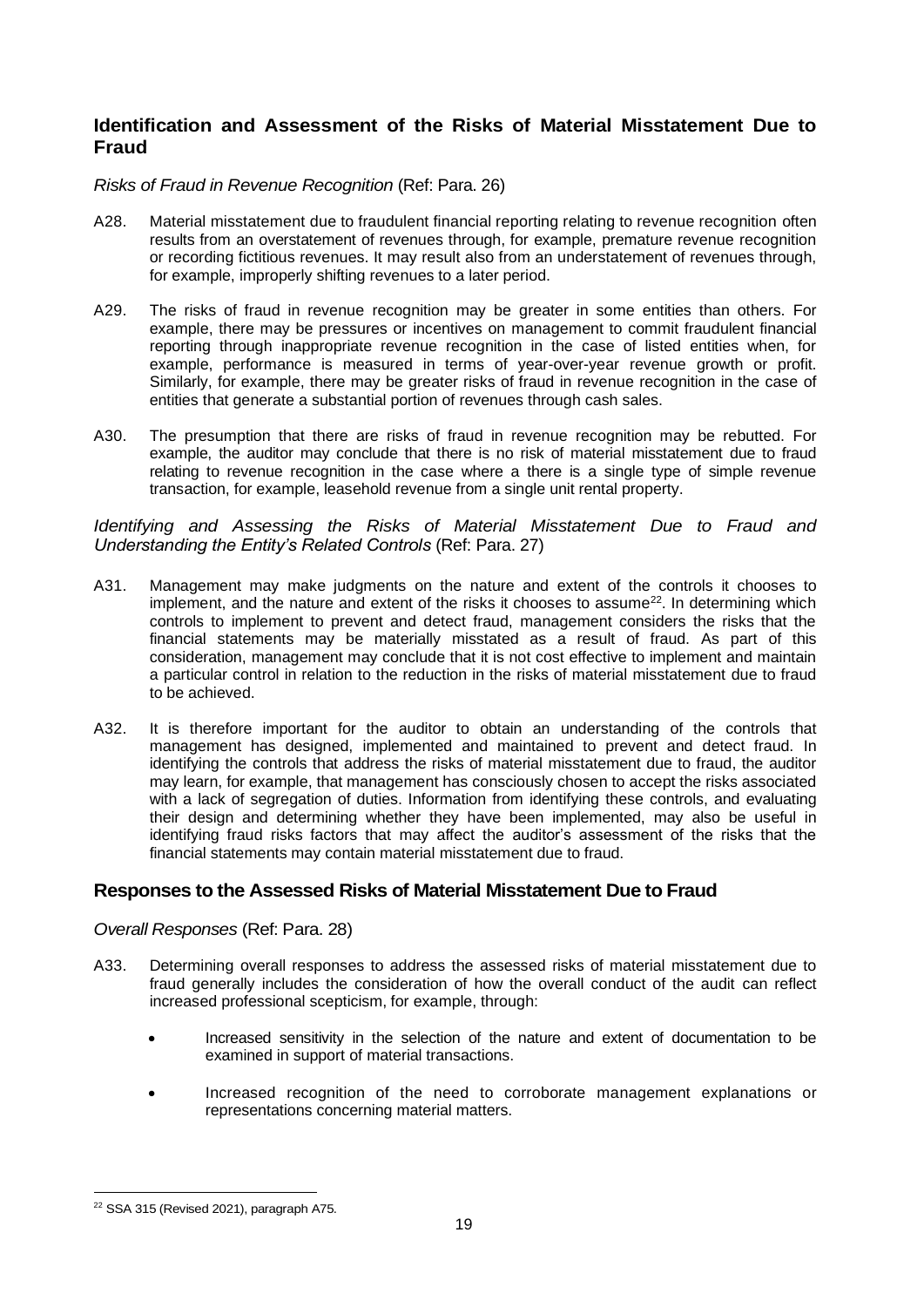It also involves more general considerations apart from the specific procedures otherwise planned; these considerations include the matters listed in paragraph 29, which are discussed below.

#### *Assignment and Supervision of Personnel* (Ref: Para. 29(a))

- A34. The auditor may respond to identified risks of material misstatement due to fraud by, for example, assigning additional individuals with specialised skill and knowledge, such as forensic and IT experts, or by assigning more experienced individuals to the engagement.
- A35. The extent of supervision reflects the auditor's assessment of risks of material misstatement due to fraud and the competencies of the engagement team members performing the work.

#### *Unpredictability in the Selection of Audit Procedures* (Ref: Para. 29(c))

- A36. Incorporating an element of unpredictability in the selection of the nature, timing and extent of audit procedures to be performed is important as individuals within the entity who are familiar with the audit procedures normally performed on engagements may be more able to conceal fraudulent financial reporting. This can be achieved by, for example:
	- Performing substantive procedures on selected account balances and assertions not otherwise tested due to their materiality or risk.
	- Adjusting the timing of audit procedures from that otherwise expected.
	- Using different sampling methods.
	- Performing audit procedures at different locations or at locations on an unannounced basis.

#### *Audit Procedures Responsive to Assessed Risks of Material Misstatement Due to Fraud at the Assertion Level* (Ref: Para. 30)

- A37. The auditor's responses to address the assessed risks of material misstatement due to fraud at the assertion level may include changing the nature, timing and extent of audit procedures in the following ways:
	- The nature of audit procedures to be performed may need to be changed to obtain audit evidence that is more reliable and relevant or to obtain additional corroborative information. This may affect both the type of audit procedures to be performed and their combination. For example:
		- o Physical observation or inspection of certain assets may become more important or the auditor may choose to use computer-assisted audit techniques to gather more evidence about data contained in significant accounts or electronic transaction files.
		- o The auditor may design procedures to obtain additional corroborative information. For example, if the auditor identifies that management is under pressure to meet earnings expectations, there may be a related risk that management is inflating sales by entering into sales agreements that include terms that preclude revenue recognition or by invoicing sales before delivery. In these circumstances, the auditor may, for example, design external confirmations not only to confirm outstanding amounts, but also to confirm the details of the sales agreements, including date, any rights of return and delivery terms. In addition, the auditor might find it effective to supplement such external confirmations with inquiries of non-financial personnel in the entity regarding any changes in sales agreements and delivery terms.
	- The timing of substantive procedures may need to be modified. The auditor may conclude that performing substantive testing at or near the period end better addresses an assessed risk of material misstatement due to fraud. The auditor may conclude that, given the assessed risks of intentional misstatement or manipulation, audit procedures to extend audit conclusions from an interim date to the period end would not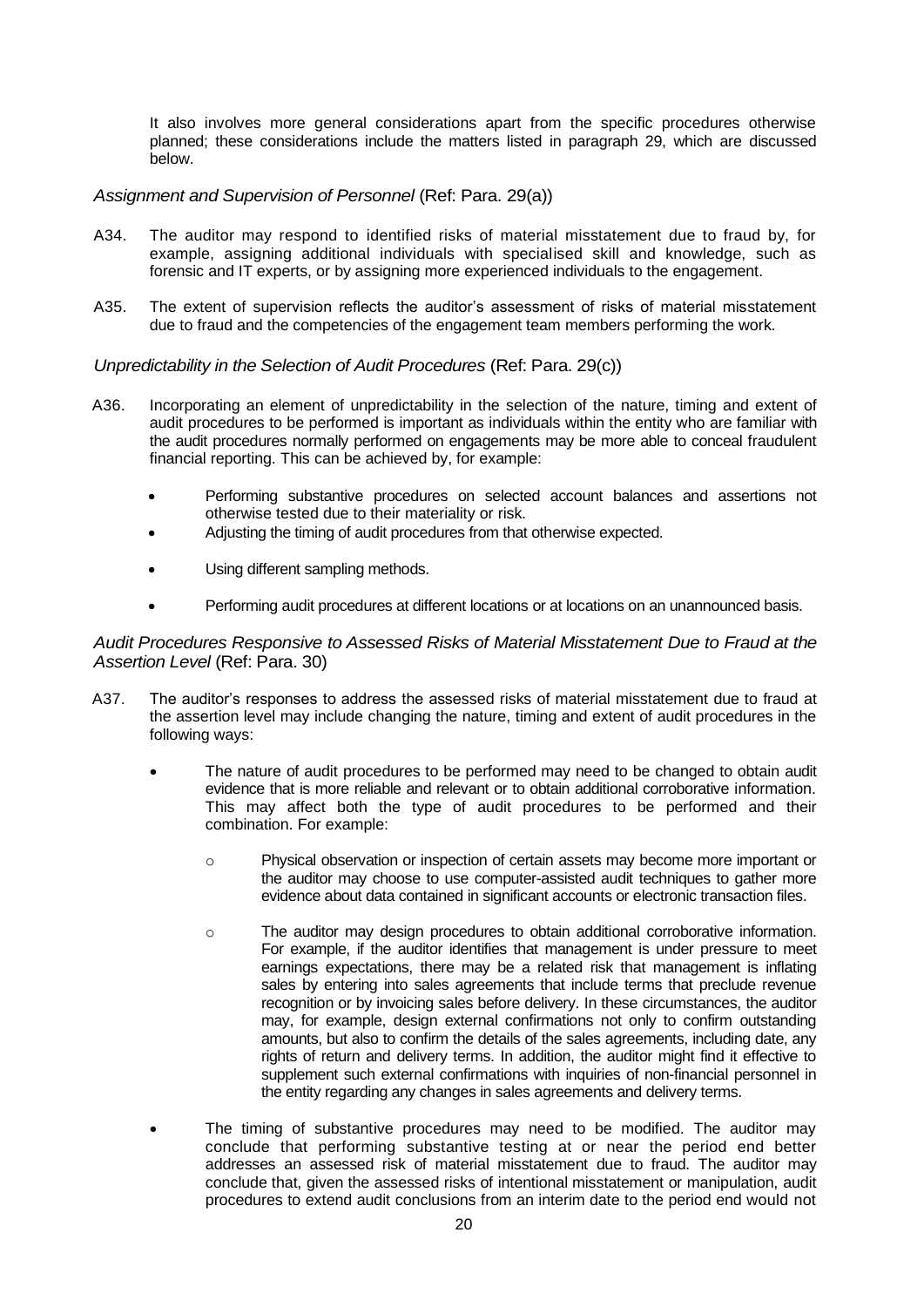be effective. In contrast, because an intentional misstatement—for example, a misstatement involving improper revenue recognition—may have been initiated in an interim period, the auditor may elect to apply substantive procedures to transactions occurring earlier in or throughout the reporting period.

- The extent of the procedures applied reflects the assessment of the risks of material misstatement due to fraud. For example, increasing sample sizes or performing analytical procedures at a more detailed level may be appropriate. Also, computer assisted audit techniques may enable more extensive testing of electronic transactions and account files. Such techniques can be used to select sample transactions from key electronic files, to sort transactions with specific characteristics, or to test an entire population instead of a sample.
- A38. If the auditor identifies a risk of material misstatement due to fraud that affects inventory quantities, examining the entity's inventory records may help to identify locations or items that require specific attention during or after the physical inventory count. Such a review may lead to a decision to observe inventory counts at certain locations on an unannounced basis or to conduct inventory counts at all locations on the same date.
- A39. The auditor may identify a risk of material misstatement due to fraud affecting a number of accounts and assertions. These may include asset valuation, estimates relating to specific transactions (such as acquisitions, restructurings, or disposals of a segment of the business), and other significant accrued liabilities (such as pension and other postemployment benefit obligations, or environmental remediation liabilities). The risk may also relate to significant changes in assumptions relating to recurring estimates. Information gathered through obtaining an understanding of the entity and its environment may assist the auditor in evaluating the reasonableness of such management estimates and underlying judgments and assumptions. A retrospective review of similar management judgments and assumptions applied in prior periods may also provide insight about the reasonableness of judgments and assumptions supporting management estimates.
- A40. Examples of possible audit procedures to address the assessed risks of material misstatement due to fraud, including those that illustrate the incorporation of an element of unpredictability, are presented in Appendix 2. The appendix includes examples of responses to the auditor's assessment of the risks of material misstatement resulting from both fraudulent financial reporting, including fraudulent financial reporting resulting from revenue recognition, and misappropriation of assets.

# *Audit Procedures Responsive to Risks Related to Management Override of Controls*

Journal Entries and Other Adjustments (Ref: Para. 32(a))

- A41. Material misstatement of financial statements due to fraud often involve the manipulation of the financial reporting process by recording inappropriate or unauthorised journal entries. This may occur throughout the year or at period end, or by management making adjustments to amounts reported in the financial statements that are not reflected in journal entries, such as through consolidating adjustments and reclassifications.
- A42. Further, the auditor's consideration of the risks of material misstatement associated with inappropriate override of controls over journal entries<sup>23</sup> is important since automated processes and controls may reduce the risk of inadvertent error but do not overcome the risk that individuals may inappropriately override such automated processes, for example, by changing the amounts being automatically passed to the general ledger or to the financial reporting system. Furthermore, where IT is used to transfer information automatically, there may be little or no visible evidence of such intervention in the information systems.

 $23$  SSA 315 (Revised 2021), paragraph 26(a)(ii)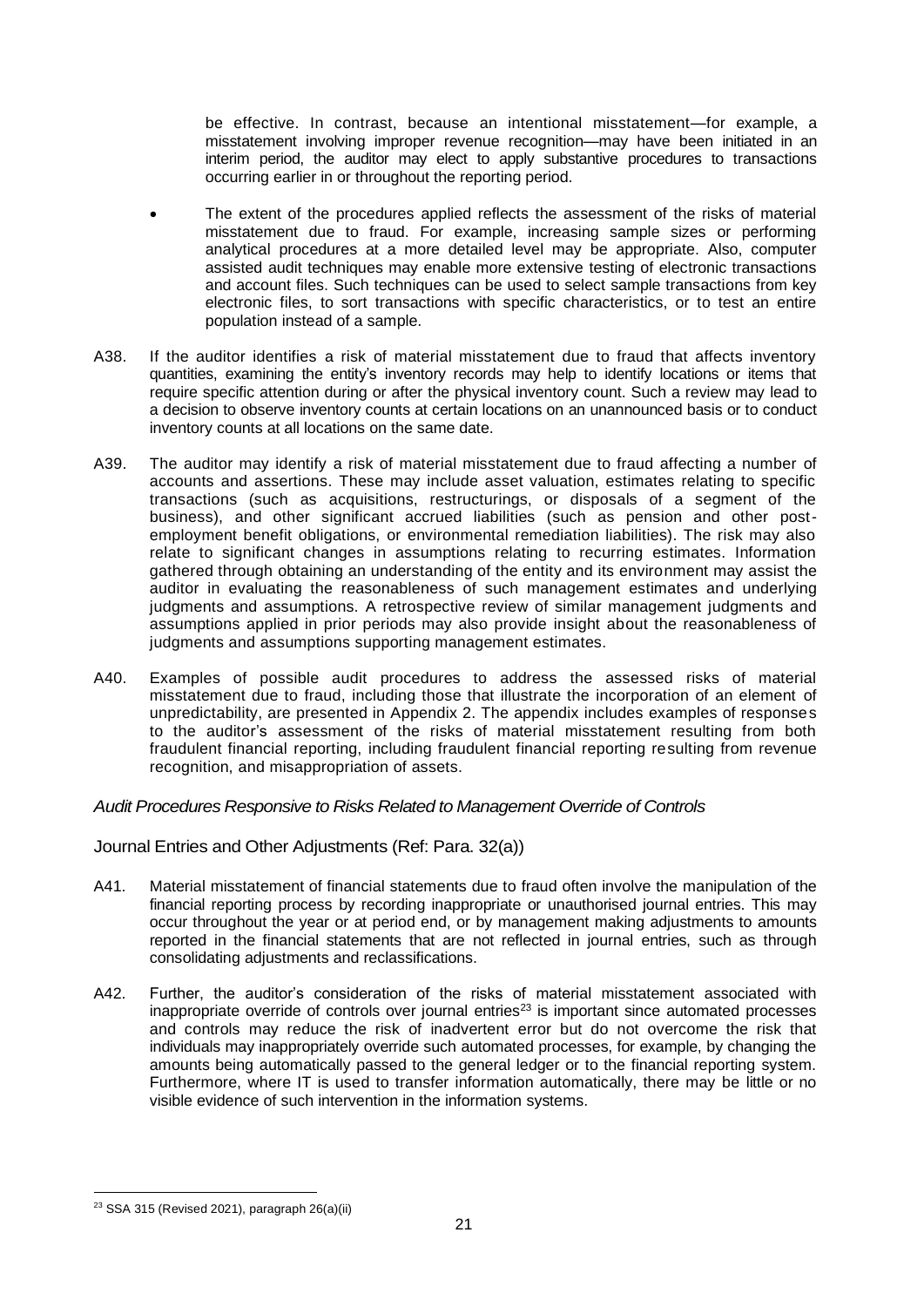- A43. When identifying and selecting journal entries and other adjustments for testing and determining the appropriate method of examining the underlying support for the items selected, the following matters are of relevance:
	- •The identification and assessment of the risks of material misstatement due to fraud – the presence of fraud risk factors and other information obtained during the auditor's identification and assessment of the risks of material misstatement due to fraud may assist the auditor to identify specific classes of journal entries and other adjustments for testing.
	- • *Controls that have been implemented over journal entries and other adjustments* – effective controls over the preparation and posting of journal entries and other adjustments may reduce the extent of substantive testing necessary, provided that the auditor has tested the operating effectiveness of the controls.
	- • *The entity's financial reporting process and the nature of evidence that can be obtained–* for many entities routine processing of transactions involves a combination of manual and automated controls. Similarly, the processing of journal entries and other adjustments may involve both manual and automated controls. Where information technology is used in the financial reporting process, journal entries and other adjustments may exist only in electronic form.
	- • *The characteristics of fraudulent journal entries or other adjustments –* inappropriate journal entries or other adjustments often have unique identifying characteristics. Such characteristics may include entries (a) made to unrelated, unusual, or seldom-used accounts, (b) made by individuals who typically do not make journal entries, (c) recorded at the end of the period or as post-closing entries that have little or no explanation or description, (d) made either before or during the preparation of the financial statements that do not have account numbers, or (e) containing round numbers or consistent ending numbers.
	- • *The nature and complexity of the accounts* – inappropriate journal entries or adjustments may be applied to accounts that (a) contain transactions that are complex or unusual in nature, (b) contain significant estimates and period-end adjustments, (c) have been prone to misstatements in the past, (d) have not been reconciled on a timely basis or contain unreconciled differences, (e) contain intercompany transactions, or (f) are otherwise associated with an identified risk of material misstatement due to fraud. In audits of entities that have several locations or components, consideration is given to the need to select journal entries from multiple locations.
	- • *Journal entries or other adjustments processed outside the normal course of business –* non standard journal entries may not be subject to the same nature and extent of controls as those journal entries used on a recurring basis to record transactions such as monthly sales, purchases and cash disbursements.
- A44. The auditor uses professional judgment in determining the nature, timing and extent of testing of journal entries and other adjustments. However, because fraudulent journal entries and other adjustments are often made at the end of a reporting period, paragraph 32(a)(ii) requires the auditor to select the journal entries and other adjustments made at that time. Further, because material misstatements in financial statements due to fraud can occur throughout the period and may involve extensive efforts to conceal how the fraud is accomplished, paragraph 32(a)(iii) requires the auditor to consider whether there is also a need to test journal entries and other adjustments throughout the period.

#### *Accounting Estimates* (Ref: Para. 32(b))

A45. The preparation of the financial statements requires management to make a number of judgments or assumptions that affect significant accounting estimates and to monitor the reasonableness of such estimates on an ongoing basis. Fraudulent financial reporting is often accomplished through intentional misstatement of accounting estimates. This may be achieved by, for example, understating or overstating all provisions or reserves in the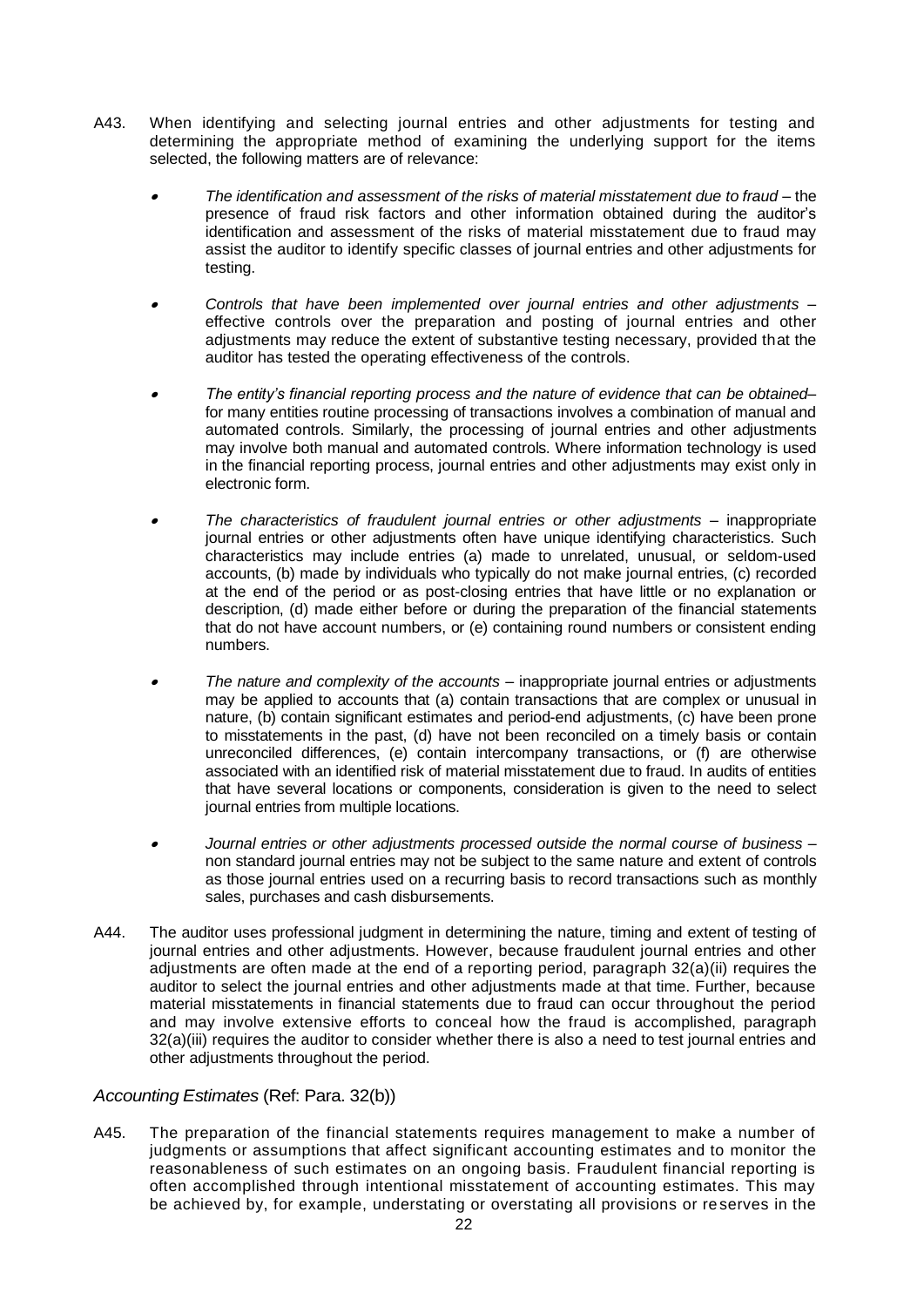same fashion so as to be designed either to smooth earnings over two or more accounting periods, or to achieve a designated earnings level in order to deceive financial statement users by influencing their perceptions as to the entity's performance and profitability.

- A46. The purpose of performing a retrospective review of management judgments and assumptions related to significant accounting estimates reflected in the financial statements of the prior year is to determine whether there is an indication of a possible bias on the part of management. It is not intended to call into question the auditor's professional judgments made in the prior year that were based on information available at the time.
- A47. A retrospective review is also required by SSA 540 (Revised). That review is conducted as a risk assessment procedure to obtain information regarding the effectiveness of management's previous accounting estimates, audit evidence about the outcome, or where applicable, their subsequent re-estimation to assist in identifying and assessing the risks of material misstatement in the current period, and audit evidence of matters, such as estimation uncertainty, that may be required to be disclosed in the financial statements. As a practical matter, the auditor's review of management judgments and assumptions for biases that could represent a risk of material misstatement due to fraud in accordance with this SSA may be carried out in conjunction with the review required by SSA 540 (Revised).

#### *Business Rationale for Significant Transactions* (Ref: Para. 32(c))

- A48. Indicators that may suggest that significant transactions that are outside the normal course of business for the entity, or that otherwise appear to be unusual, may have been entered into to engage in fraudulent financial reporting or to conceal misappropriation of assets include:
	- The form of such transactions appears overly complex (for example, the transaction involves multiple entities within a consolidated group or multiple unrelated third parties).
	- Management has not discussed the nature of and accounting for such transactions with those charged with governance of the entity, and there is inadequate documentation.
	- Management is placing more emphasis on the need for a particular accounting treatment than on the underlying economics of the transaction.
	- Transactions that involve non-consolidated related parties, including special purpose entities, have not been properly reviewed or approved by those charged with governance of the entity.
	- The transactions involve previously unidentified related parties or parties that do not have the substance or the financial strength to support the transaction without assistance from the entity under audit.

# **Evaluation of Audit Evidence** (Ref: Para. 34-37)

A49. SSA 330 requires the auditor, based on the audit procedures performed and the audit evidence obtained, to evaluate whether the assessments of the risks of material misstatement at the assertion level remain appropriate<sup>24</sup>. This evaluation is primarily a qualitative matter based on the auditor's judgment. Such an evaluation may provide further insight about the risks of material misstatement due to fraud and whether there is a need to perform additional or different audit procedures. Appendix 3 contains examples of circumstances that may indicate the possibility of fraud.

 $24$  SSA 330, paragraph 25.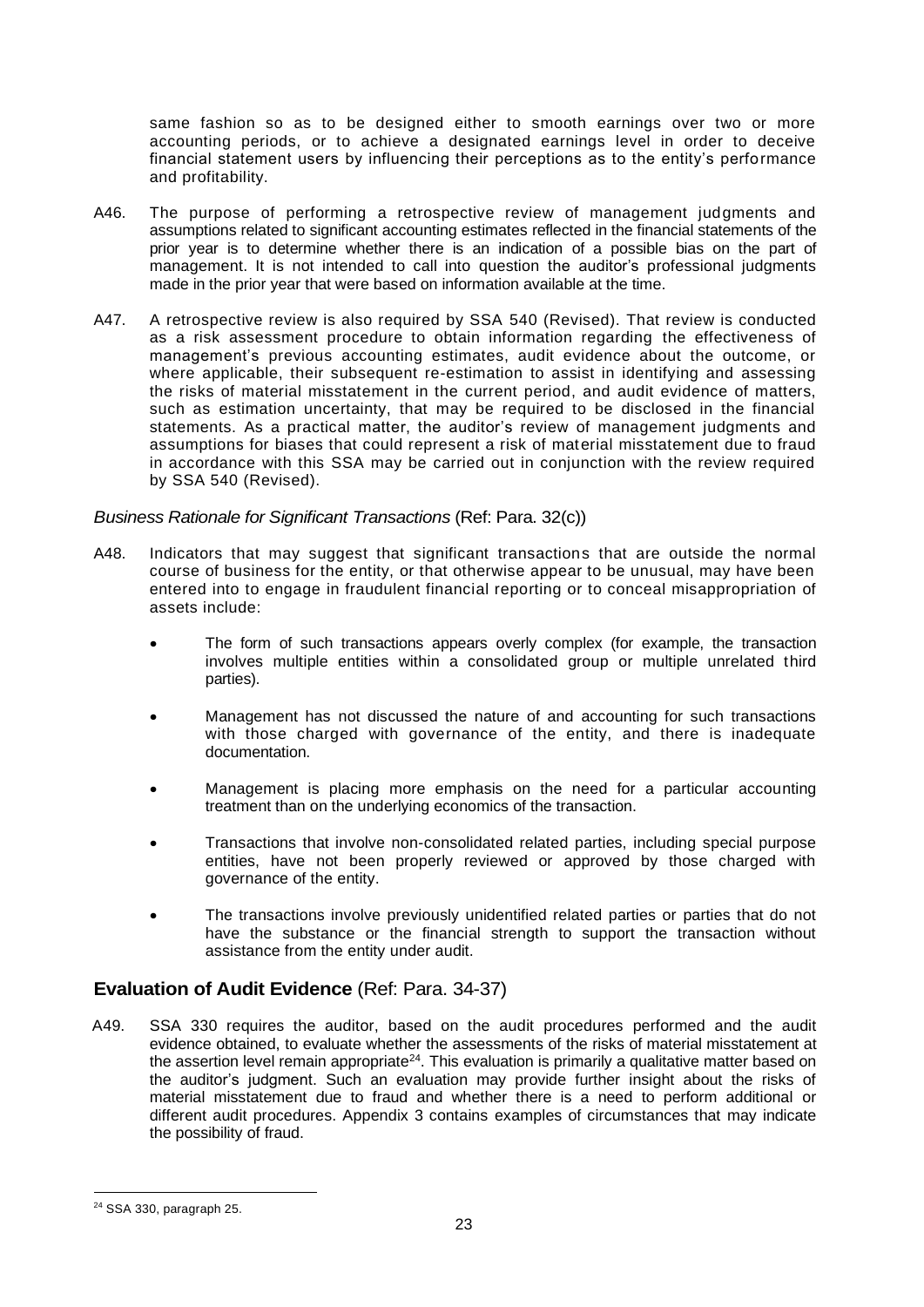#### *Analytical Procedures Performed Near the End of the Audit in Forming an Overall Conclusion*  (Ref: Para. 34)

A50. Determining which particular trends and relationships may indicate a risk of material misstatement due to fraud requires professional judgment. Unusual relationships involving yearend revenue and income are particularly relevant. These might include, for example: uncharacteristically large amounts of income being reported in the last few weeks of the reporting period or unusual transactions; or income that is inconsistent with trends in cash flow from operations.

#### *Consideration of Identified Misstatements (Ref: Para. 35-37)*

- A51. Since fraud involves incentive or pressure to commit fraud, a perceived opportunity to do so or some rationalisation of the act, an instance of fraud is unlikely to be an isolated occurrence. Accordingly, misstatements, such as numerous misstatements at a specific location even though the cumulative effect is not material, may be indicative of a risk of material misstatement due to fraud.
- A52. The implications of identified fraud depend on the circumstances. For example, an otherwise insignificant fraud may be significant if it involves senior management. In such circumstances, the reliability of evidence previously obtained may be called into question, since there may be doubts about the completeness and truthfulness of representations made and about the genuineness of accounting records and documentation. There may also be a possibility of collusion involving employees, management or third parties.
- A53. SSA  $450^{25}$  and SSA 700 (Revised)<sup>26</sup>, establish requirements and provide guidance on the evaluation and disposition of misstatements and the effect on the auditor's opinion in the auditor's report.

# **Auditor Unable to Continue the Engagement** (Ref: Para. 38)

- A54. Examples of exceptional circumstances that may arise and that may bring into question the auditor's ability to continue performing the audit include:
	- The entity does not take the appropriate action regarding fraud that the auditor considers necessary in the circumstances, even where the fraud is not material to the financial statements;
	- The auditor's consideration of the risks of material misstatement due to fraud and the results of audit tests indicate a significant risk of material and pervasive fraud; or
	- The auditor has significant concern about the competence or integrity of management or those charged with governance.
- A55. Because of the variety of the circumstances that may arise, it is not possible to describe definitively when withdrawal from an engagement is appropriate. Factors that affect the auditor's conclusion include the implications of the involvement of a member of management or of those charged with governance (which may affect the reliability of management representations) and the effects on the auditor of a continuing association with the entity.
- A56. The auditor has professional and legal responsibilities in such circumstances and these responsibilities may vary by country. In some countries, for example, the auditor may be entitled to, or required to, make a statement or report to the person or persons who made the audit appointment or, in some cases, to regulatory authorities. Given the exceptional nature of the circumstances and the need to consider the legal requirements, the auditor may consider it appropriate to seek legal advice when deciding whether to withdraw from an engagement and in determining an appropriate course of action, including the possibility of reporting to shareholders,

<sup>25</sup> SSA 450, *Evaluation of Misstatements Identified during the Audit*.

<sup>26</sup> SSA 700 (Revised), *Forming an Opinion and Reporting on Financial Statements*.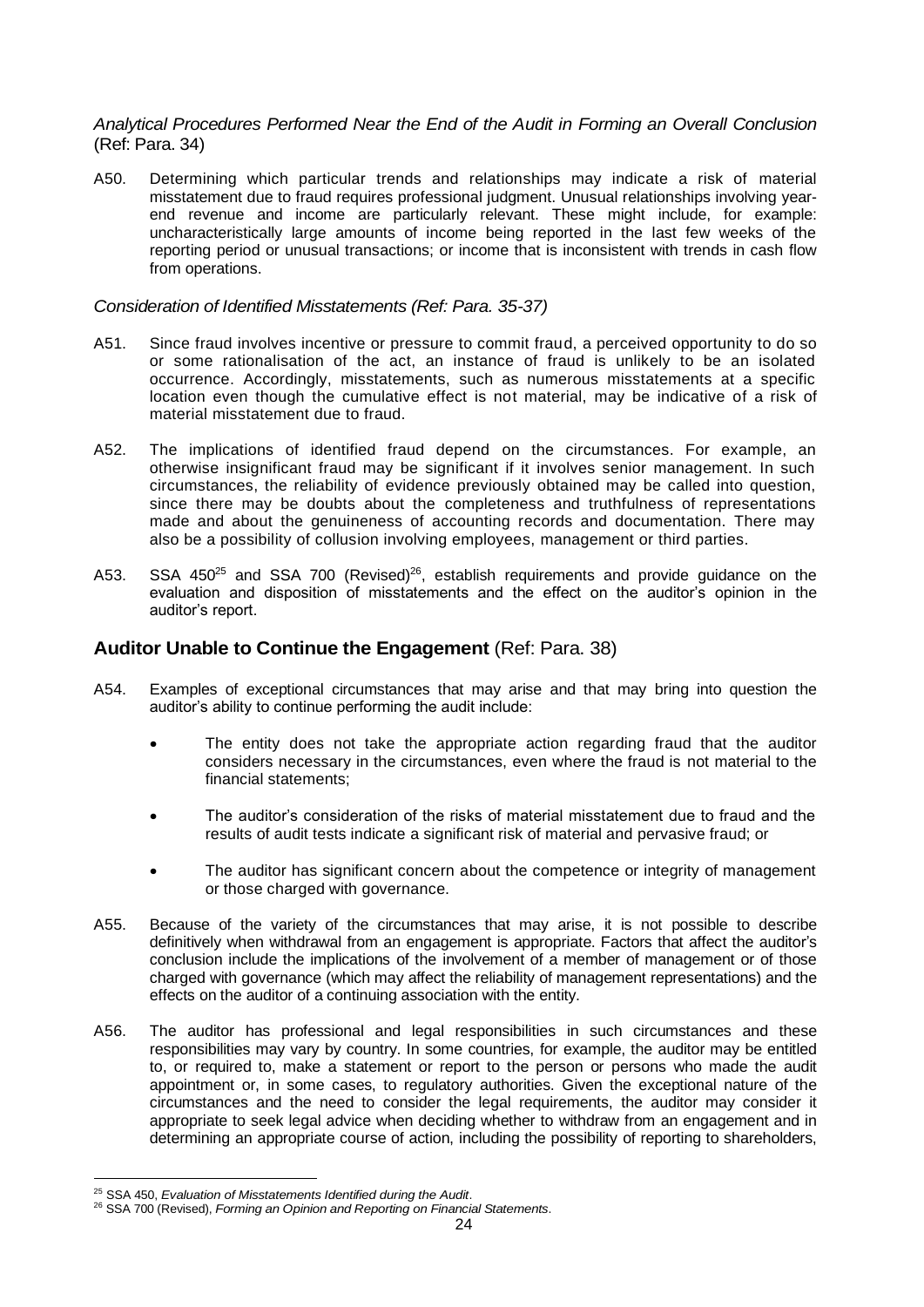regulators or others<sup>27</sup>.

# *Considerations Specific to Public Sector Entities*

A57. In many cases in the public sector, the option of withdrawing from the engagement may not be available to the auditor due to the nature of the mandate or public interest considerations.

# **Written Representations** (Ref: Para. 39)

- A58. SSA 580<sup>28</sup> establishes requirements and provides guidance on obtaining appropriate representations from management and, where appropriate, those charged with governance in the audit. In addition to acknowledging that they have fulfilled their responsibility for the preparation of the financial statements, it is important that, irrespective of the size of the entity, management and, where appropriate, those charged with governance acknowledge their responsibility for internal control designed, implemented and maintained to prevent and detect fraud.
- A59. Because of the nature of fraud and the difficulties encountered by auditors in detecting material misstatements in the financial statements resulting from fraud, it is important that the auditor obtain a written representation from management and, where appropriate, those charged with governance confirming that they have disclosed to the auditor:
	- (a) The results of management's assessment of the risk that the financial statements may be materially misstated as a result of fraud; and
	- (b) Their knowledge of actual, suspected or alleged fraud affecting the entity.

#### **Communications to Management and with Those Charged with Governance** (Ref: Para. 40-42)

A59a. In some jurisdictions, law or regulation may restrict the auditor's communication of certain matters with management and those charged with governance. Law or regulation may specifically prohibit a communication, or other action, that might prejudice an investigation by an appropriate authority into an actual, or suspected, illegal act, including alerting the entity, for example, when the auditor is required to report the fraud to an appropriate authority pursuant to anti-money laundering legislation. In these circumstances, the issues considered by the auditor may be complex and the auditor may consider it appropriate to obtain legal advice.

# *Communication To Management* (Ref: Para. 40)

A60. When the auditor has obtained evidence that fraud exists or may exist, it is important that the matter be brought to the attention of the appropriate level of management as soon as practicable. This is so even if the matter might be considered inconsequential (for example, a minor defalcation by an employee at a low level in the entity's organisation). The determination of which level of management is the appropriate one is a matter of professional judgment and is affected by such factors as the likelihood of collusion and the nature and magnitude of the suspected fraud. Ordinarily, the appropriate level of management is at least one level above the persons who appear to be involved with the suspected fraud.

# *Communication with Those Charged with Governance* (Ref: Para. 41)

A61. The auditor's communication with those charged with governance may be made orally or in writing. SSA 260 (Revised) identifies factors the auditor considers in determining whether to communicate orally or in writing<sup>29</sup>. Due to the nature and sensitivity of fraud involving senior management, or fraud that results in a material misstatement in the financial statements, the auditor reports such matters on a timely basis and may consider it necessary to also report such

<sup>27</sup> The Accounting and Corporate Regulatory Authority (ACRA) *Code of Professional Conduct and Ethics for Public Accountants and Accounting Entities (ACRA Code)* provides guidance on communications with an auditor replacing the existing auditor.

<sup>28</sup> SSA 580, *Written Representations*. <sup>29</sup> SSA 260 (Revised), paragraph A47.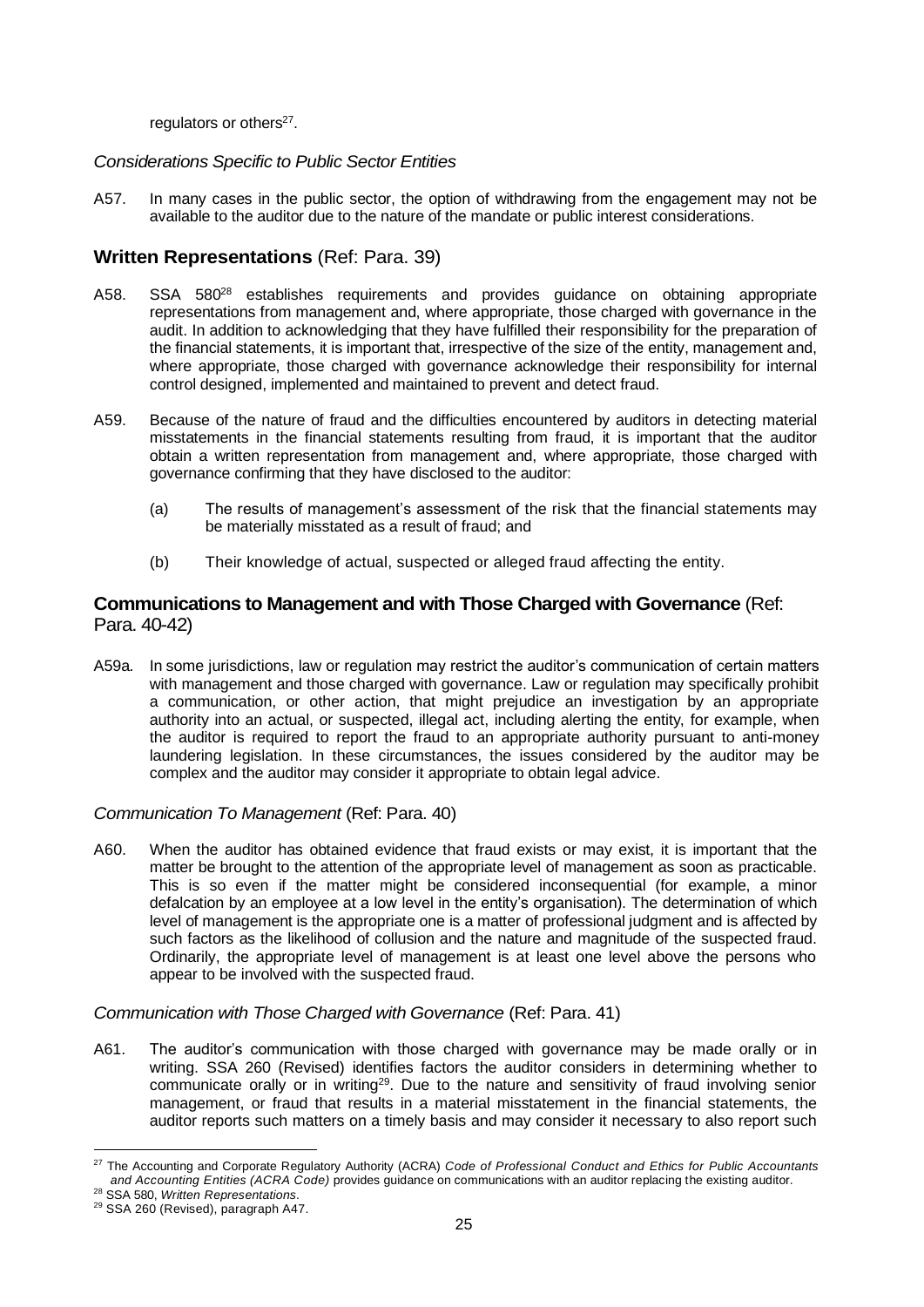matters in writing.

- A62. In some cases, the auditor may consider it appropriate to communicate with those charged with governance when the auditor becomes aware of fraud involving employees other than management that does not result in a material misstatement. Similarly, those charged with governance may wish to be informed of such circumstances. The communication process is assisted if the auditor and those charged with governance agree at an early stage in the audit about the nature and extent of the auditor's communications in this regard.
- A63. In the exceptional circumstances where the auditor has doubts about the integrity or honesty of management or those charged with governance, the auditor may consider it appropriate to obtain legal advice to assist in determining the appropriate course of action.

#### *Other Matters Related to Fraud* (Ref: Para. 42)

- A64. Other matters related to fraud to be discussed with those charged with governance of the entity may include, for example:
	- Concerns about the nature, extent and frequency of management's assessments of the controls in place to prevent and detect fraud and of the risk that the financial statements may be misstated.
	- A failure by management to appropriately address identified significant deficiencies in internal control, or to appropriately respond to an identified fraud.
	- The auditor's evaluation of the entity's control environment, including questions regarding the competence and integrity of management.
	- Actions by management that may be indicative of fraudulent financial reporting, such as management's selection and application of accounting policies that may be indicative of management's effort to manage earnings in order to deceive financial statement users by influencing their perceptions as to the entity's performance and profitability.
	- Concerns about the adequacy and completeness of the authorisation of transactions that appear to be outside the normal course of business.

# **Reporting Fraud to an Appropriate Authority outside the Entity** (Ref: Para. 43)

- A65. SSA 250 (Revised)<sup>30</sup> provides further guidance with respect to the auditor's determination of whether reporting identified or suspected non-compliance with laws or regulations to an appropriate authority outside the entity is required or appropriate in the circumstances, including consideration of the auditor's duty of confidentiality.
- A66. The determination required by paragraph 43 may involve complex considerations and professional judgments. Accordingly, the auditor may consider consulting internally (e.g., within the firm or a network firm) or on a confidential basis with a regulator or professional body (unless doing so is prohibited by law or regulation or would breach the duty of confidentiality). The auditor may also consider obtaining legal advice to understand the auditor's options and the professional or legal implications of taking any particular course of action.

#### *Considerations Specific to Public Sector Entities*

A67. In the public sector, requirements for reporting fraud, whether or not discovered through the audit process, may be subject to specific provisions of the audit mandate or related law, regulation or other authority.

<sup>30</sup> SSA 250 (Revised), *Consideration of Laws and Regulations in an Audit of Financial Statements,* paragraphs A28–A34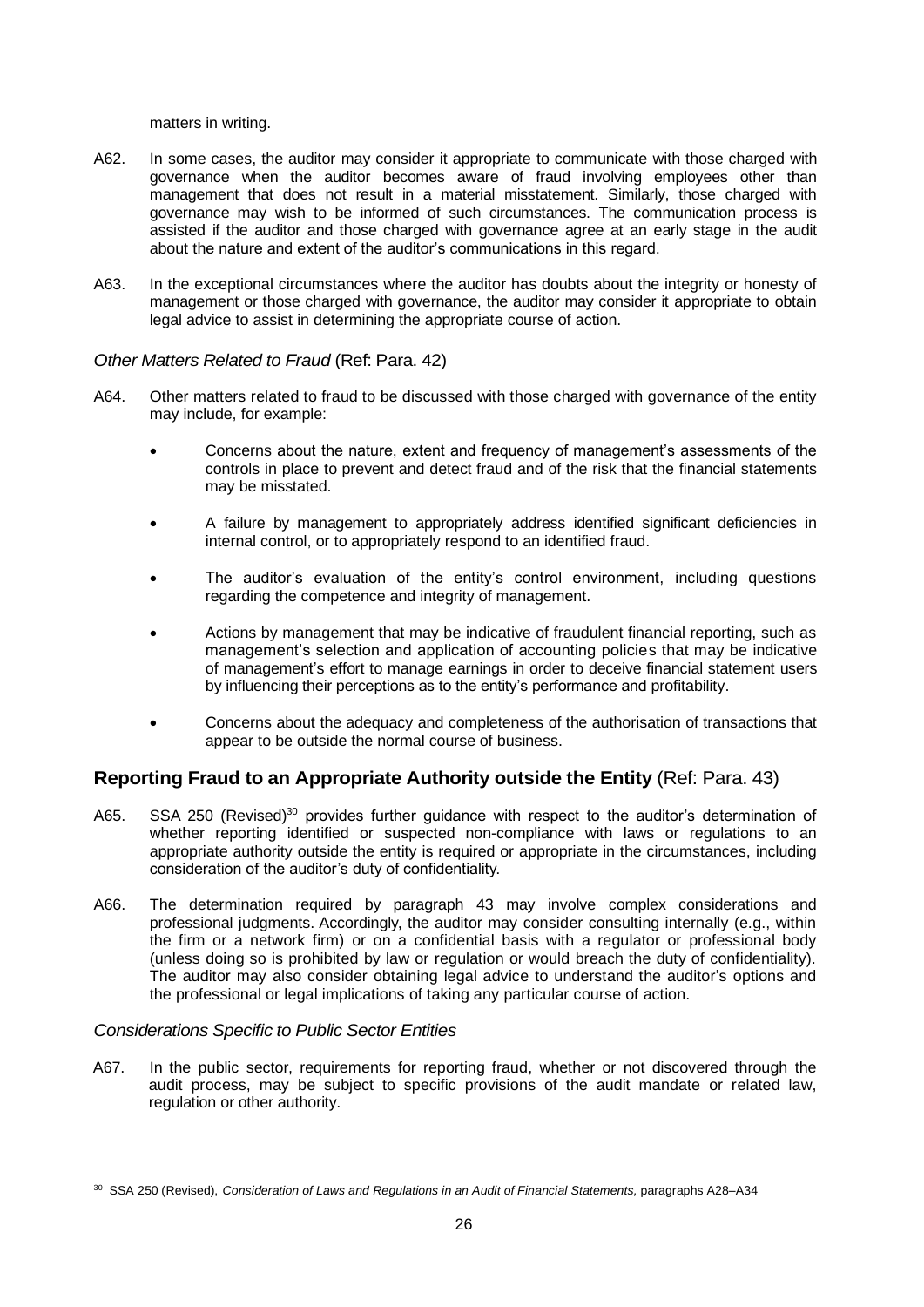# **Appendix 1**

(Ref: Para. A25)

# **Examples of Fraud Risk Factors**

The fraud risk factors identified in this Appendix are examples of such factors that may be faced by auditors in a broad range of situations. Separately presented are examples relating to the two types of fraud relevant to the auditor's consideration — that is, fraudulent financial reporting and misappropriation of assets. For each of these types of fraud, the risk factors are further classified based on the three conditions generally present when material misstatements due to fraud occur: (a) incentives/pressures, (b) opportunities, and (c) attitudes/rationalisations. Although the risk factors cover a broad range of situations, they are only examples and, accordingly, the auditor may identify additional or different risk factors. Not all of these examples are relevant in all circumstances, and some may be of greater or lesser significance in entities of different size or with different ownership characteristics or circumstances. Also, the order of the examples of risk factors provided is not intended to reflect their relative importance or frequency of occurrence.

Fraud risk factors may relate to incentives or pressures, or opportunities, that arise from conditions that create susceptibility to misstatement before consideration of controls (i.e., the inherent risk). Such factors are inherent risk factors, insofar as they affect inherent risk, and may be due to management bias. Fraud risk factors related to opportunities may also arise from other identified inherent risk factors (for example, complexity or uncertainty may create opportunities that result in susceptibility to misstatement due to fraud). Fraud risk factors related to opportunities may also relate to conditions within the entity's system of internal control, such as limitations or deficiencies in the entity's internal control that create such opportunities. Fraud risk factors related to attitudes or rationalizations may arise, in particular, from limitations or deficiencies in the entity's control environment.

# **Risk Factors Relating to Misstatements Arising from Fraudulent Financial Reporting**

The following are examples of risk factors relating to misstatements arising from fraudulent financial reporting.

#### *Incentives/Pressures*

Financial stability or profitability is threatened by economic, industry, or entity operating conditions, such as (or as indicated by):

- High degree of competition or market saturation, accompanied by declining margins.
- High vulnerability to rapid changes, such as changes in technology, product obsolescence, or interest rates.
- Significant declines in customer demand and increasing business failures in either the industry or overall economy.
- Operating losses making the threat of bankruptcy, foreclosure, or hostile takeover imminent.
- Recurring negative cash flows from operations or an inability to generate cash flows from operations while reporting earnings and earnings growth.
- Rapid growth or unusual profitability especially compared to that of other companies in the same industry.
- New accounting, statutory, or regulatory requirements.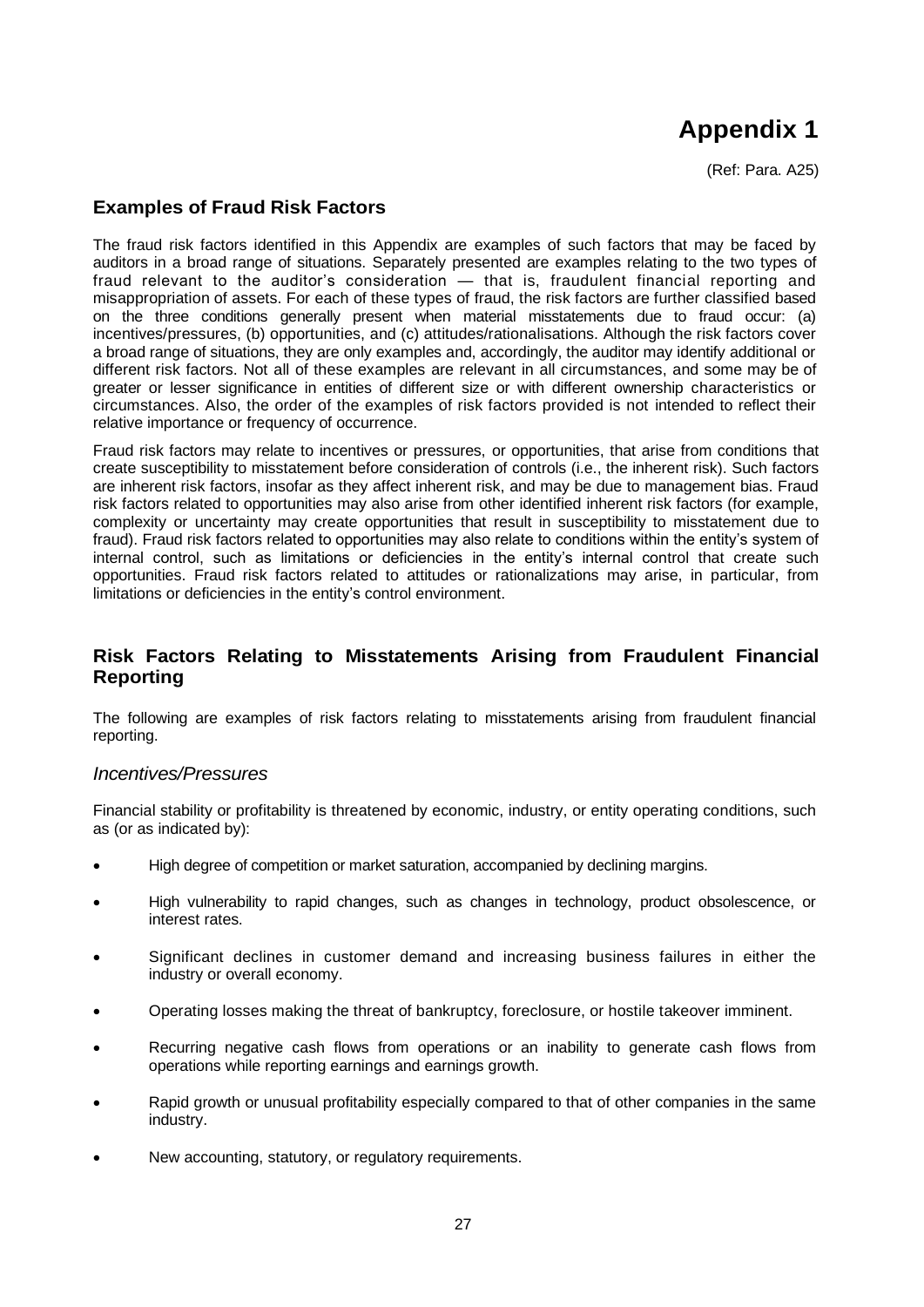Excessive pressure exists for management to meet the requirements or expectations of third parties due to the following:

- Profitability or trend level expectations of investment analysts, institutional investors, significant creditors, or other external parties (particularly expectations that are unduly aggressive or unrealistic), including expectations created by management in, for example, overly optimistic press releases or annual report messages.
- Need to obtain additional debt or equity financing to stay competitive—including financing of major research and development or capital expenditures.
- Marginal ability to meet exchange listing requirements or debt repayment or other debt covenant requirements.
- Perceived or real adverse effects of reporting poor financial results on significant pending transactions, such as business combinations or contract awards.

Information available indicates that the personal financial situation of management or those charged with governance is threatened by the entity's financial performance arising from the following:

- Significant financial interests in the entity.
- Significant portions of their compensation (for example, bonuses, stock options, and earn-out arrangements) being contingent upon achieving aggressive targets for stock price, operating results, financial position, or cash flow<sup>31</sup>.
- Personal guarantees of debts of the entity.

There is excessive pressure on management or operating personnel to meet financial targets established by those charged with governance, including sales or profitability incentive goals.

# *Opportunities*

The nature of the industry or the entity's operations provides opportunities to engage in fraudulent financial reporting that can arise from the following:

- Significant related-party transactions not in the ordinary course of business or with related entities not audited or audited by another firm.
- A strong financial presence or ability to dominate a certain industry sector that allows the entity to dictate terms or conditions to suppliers or customers that may result in inappropriate or nonarm's-length transactions.
- Assets, liabilities, revenues, or expenses based on significant estimates that involve subjective judgments or uncertainties that are difficult to corroborate.
- Significant, unusual, or highly complex transactions, especially those close to period end that pose difficult "substance over form" questions.
- Significant operations located or conducted across international borders in jurisdictions where differing business environments and cultures exist.
- Use of business intermediaries for which there appears to be no clear business justification.
- Significant bank accounts or subsidiary or branch operations in tax-haven jurisdictions for which there appears to be no clear business justification.

<sup>&</sup>lt;sup>31</sup> Management incentive plans may be contingent upon achieving targets relating only to certain accounts or selected activities of the entity, even though the related accounts or activities may not be material to the entity as a whole.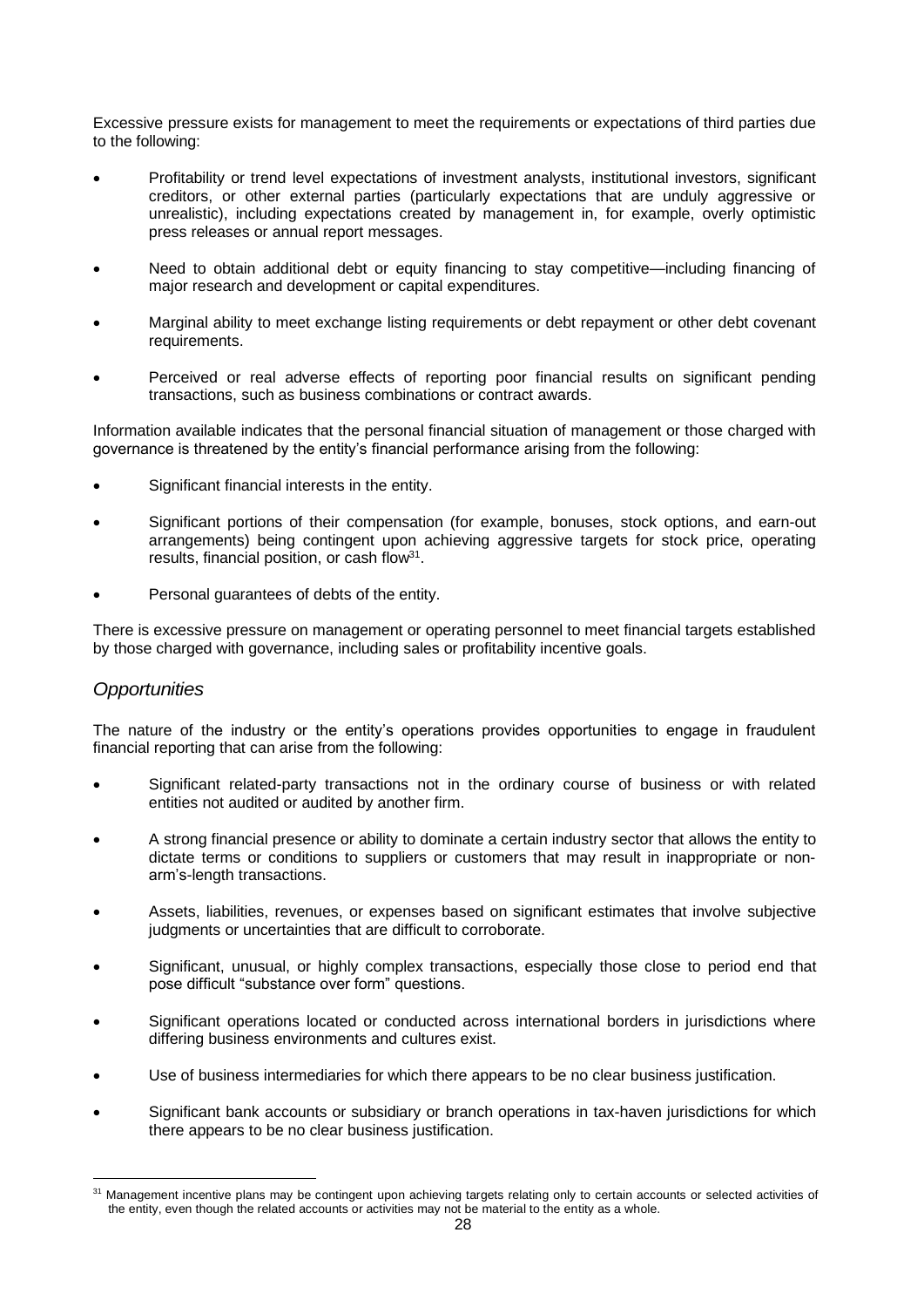The monitoring of management is not effective as a result of the following:

- Domination of management by a single person or small group (in a non owner-managed business) without compensating controls.
- Oversight by those charged with governance over the financial reporting process and internal control is not effective.

There is a complex or unstable organisational structure, as evidenced by the following:

- Difficulty in determining the organisation or individuals that have controlling interest in the entity.
- Overly complex organisational structure involving unusual legal entities or managerial lines of authority.
- High turnover of senior management, legal counsel, or those charged with governance.

Deficiencies in internal control as a result of the following:

- Inadequate process to monitor the entity's system of internal control, including automated controls and controls over interim financial reporting (where external reporting is required).
- High turnover rates or employment of staff in accounting, information technology, or the internal audit function that are not effective.
- Accounting and information systems that are not effective, including situations involving significant deficiencies in internal control.

#### *Attitudes/Rationalisations*

- Communication, implementation, support, or enforcement of the entity's values or ethical standards by management, or the communication of inappropriate values or ethical standards, that are not effective.
- Nonfinancial management's excessive participation in or preoccupation with the selection of accounting policies or the determination of significant estimates.
- Known history of violations of securities laws or other laws and regulations, or claims against the entity, its senior management, or those charged with governance alleging fraud or violations of laws and regulations.
- Excessive interest by management in maintaining or increasing the entity's stock price or earnings trend.
- The practice by management of committing to analysts, creditors, and other third parties to achieve aggressive or unrealistic forecasts.
- Management failing to remedy known significant deficiencies in internal control on a timely basis.
- An interest by management in employing inappropriate means to minimise reported earnings for tax-motivated reasons.
- Low morale among senior management.
- The owner-manager makes no distinction between personal and business transactions.
- Dispute between shareholders in a closely held entity.
- Recurring attempts by management to justify marginal or inappropriate accounting on the basis of materiality.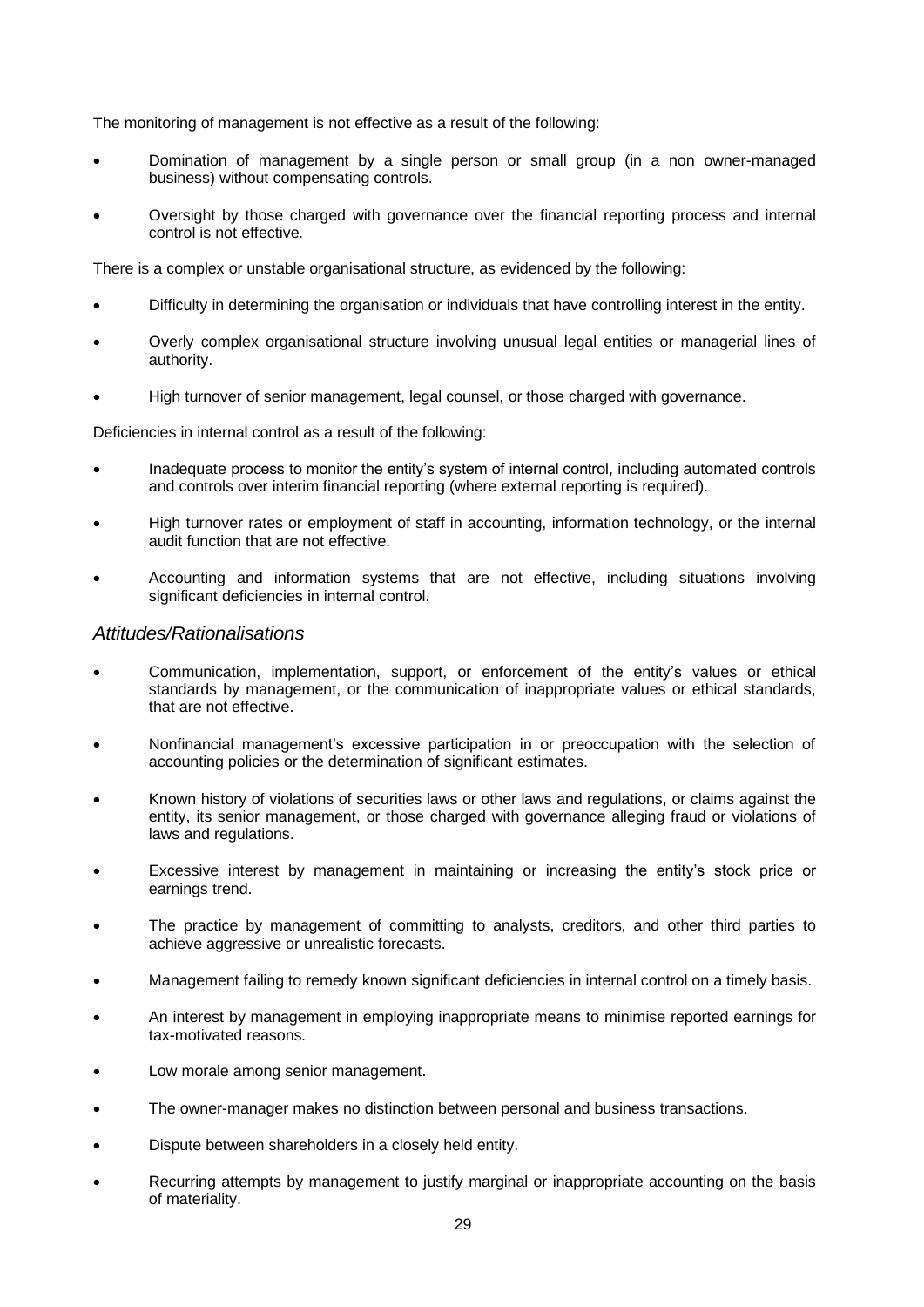- The relationship between management and the current or predecessor auditor is strained, as exhibited by the following:
	- o Frequent disputes with the current or predecessor auditor on accounting, auditing, or reporting matters.
	- o Unreasonable demands on the auditor, such as unrealistic time constraints regarding the completion of the audit or the issuance of the auditor's report.
	- o Restrictions on the auditor that inappropriately limit access to people or information or the ability to communicate effectively with those charged with governance.
	- o Domineering management behavior in dealing with the auditor, especially involving attempts to influence the scope of the auditor's work or the selection or continuance of personnel assigned to or consulted on the audit engagement.

# **Risk Factors Arising from Misstatements Arising from Misappropriation of Assets**

Risk factors that relate to misstatements arising from misappropriation of assets are also classified according to the three conditions generally present when fraud exists: incentives/pressures, opportunities, and attitudes/rationalisation. Some of the risk factors related to misstatements arising from fraudulent financial reporting also may be present when misstatements arising from misappropriation of assets occur. For example, ineffective monitoring of management and other deficiencies in internal control may be present when misstatements due to either fraudulent financial reporting or misappropriation of assets exist. The following are examples of risk factors related to misstatements arising from misappropriation of assets.

#### *Incentives/Pressures*

Personal financial obligations may create pressure on management or employees with access to cash or other assets susceptible to theft to misappropriate those assets.

Adverse relationships between the entity and employees with access to cash or other assets susceptible to theft may motivate those employees to misappropriate those assets. For example, adverse relationships may be created by the following:

- Known or anticipated future employee layoffs.
- Recent or anticipated changes to employee compensation or benefit plans.
- •
- Promotions, compensation, or other rewards inconsistent with expectations.

# *Opportunities*

Certain characteristics or circumstances may increase the susceptibility of assets to misappropriation. For example, opportunities to misappropriate assets increase when there are the following:

- Large amounts of cash on hand or processed.
- Inventory items that are small in size, of high value, or in high demand.
- Easily convertible assets, such as bearer bonds, diamonds, or computer chips.
- Fixed assets which are small in size, marketable, or lacking observable identification of ownership.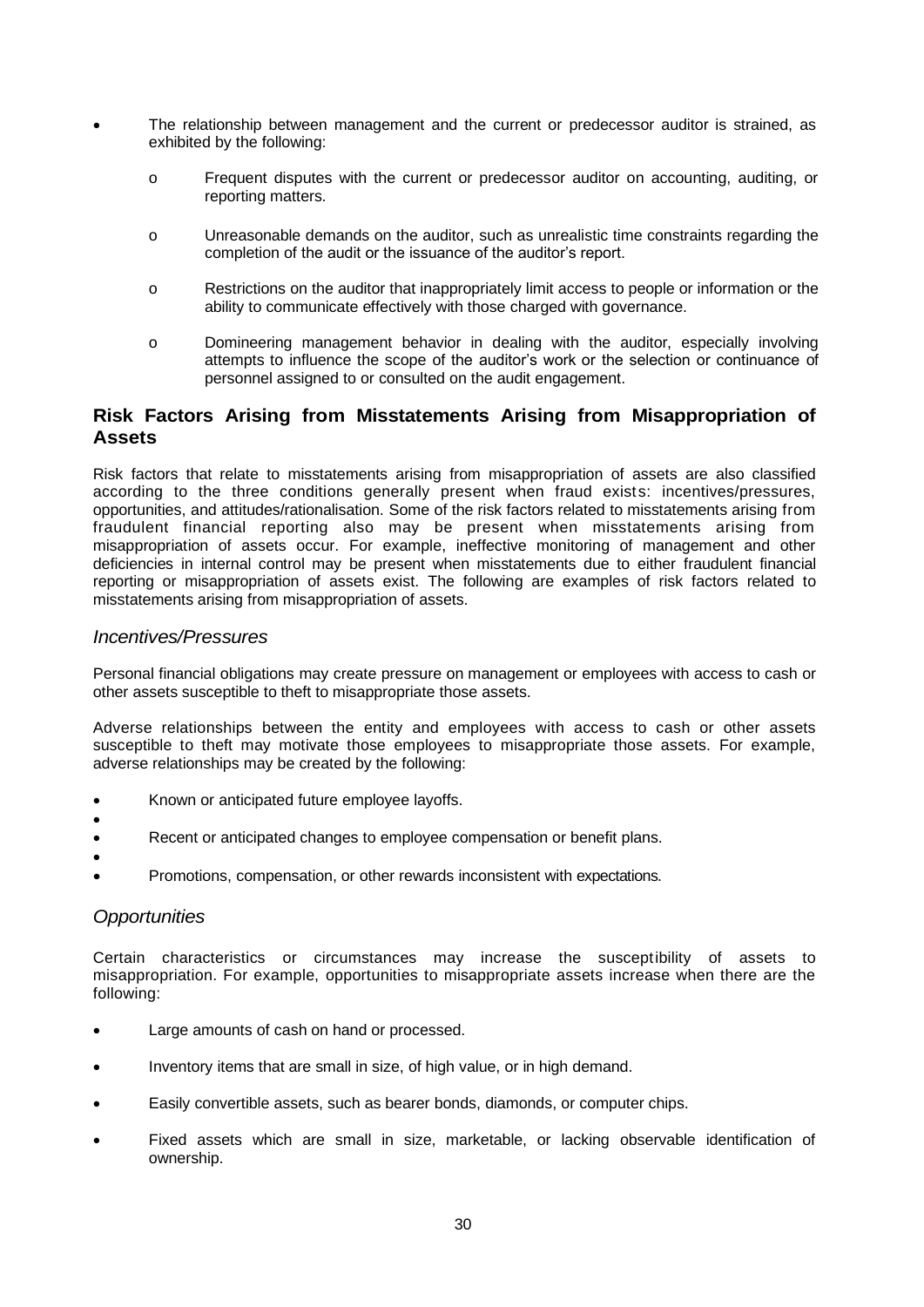Inadequate controls over assets may increase the susceptibility of misappropriation of those assets. For example, misappropriation of assets may occur because there is the following:

- Inadequate segregation of duties or independent checks.
- Inadequate oversight of senior management expenditures, such as travel and other reimbursements.
- Inadequate management oversight of employees responsible for assets, for example, inadequate supervision or monitoring of remote locations.
- Inadequate job applicant screening of employees with access to assets.
- Inadequate record keeping with respect to assets.
- Inadequate system of authorisation and approval of transactions (for example, in purchasing).
- Inadequate physical safeguards over cash, investments, inventory, or fixed assets.
- Lack of complete and timely reconciliations of assets.
- Lack of timely and appropriate documentation of transactions, for example, credits for merchandise returns.
- Lack of mandatory vacations for employees performing key control functions.
- Inadequate management understanding of information technology, which enables information technology employees to perpetrate a misappropriation.
- Inadequate access controls over automated records, including controls over and review of computer systems event logs.

#### *Attitudes/Rationalisations*

- Disregard for the need for monitoring or reducing risks related to misappropriations of assets.
- Disregard for controls over misappropriation of assets by overriding existing controls or by failing to take appropriate remedial action on known deficiencies in internal control.
- Behavior indicating displeasure or dissatisfaction with the entity or its treatment of the employee.
- Changes in behavior or lifestyle that may indicate assets have been misappropriated.
- Tolerance of petty theft.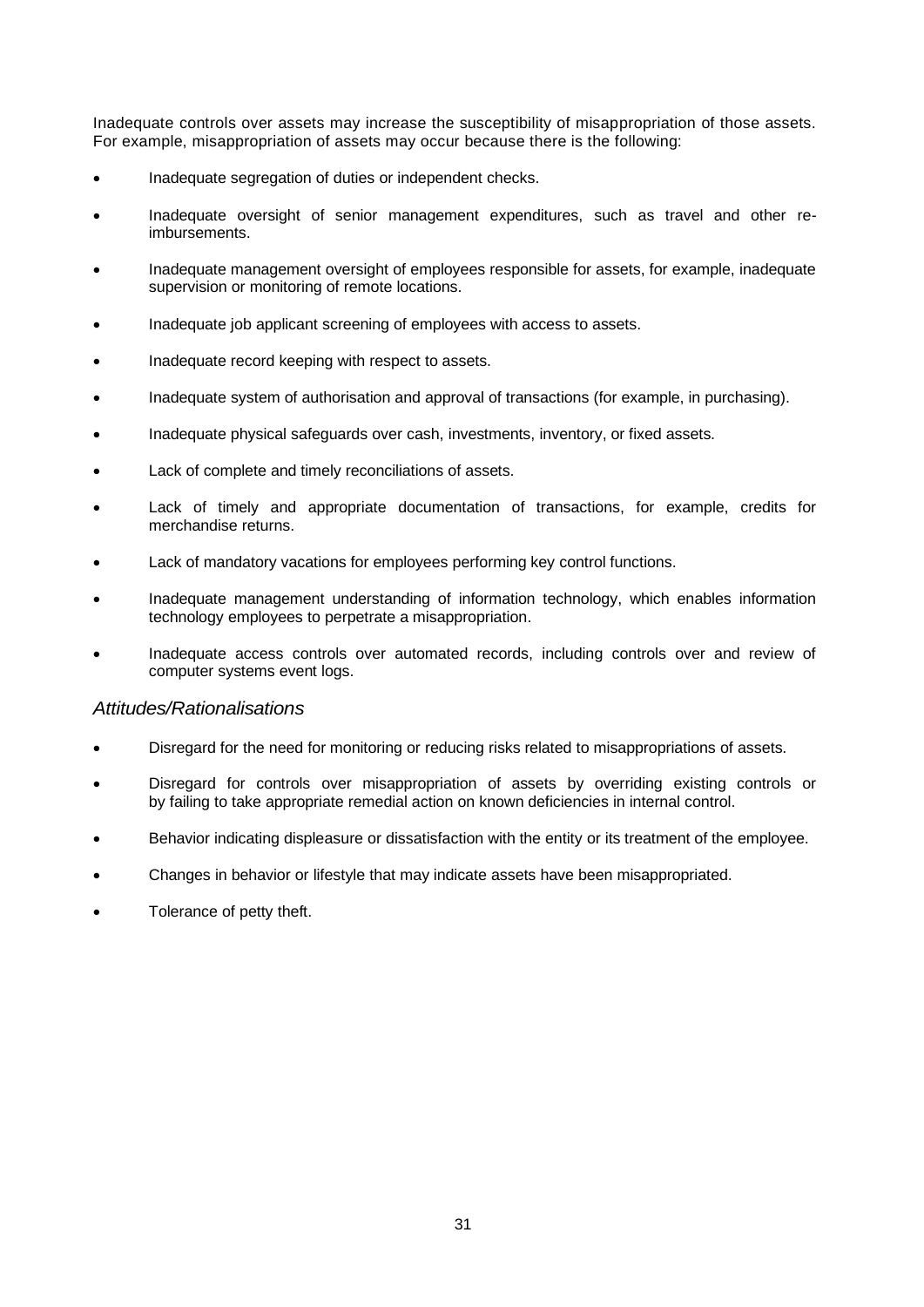# **Appendix 2**

(Ref: Para. A40)

# **Examples of Possible Audit Procedures to Address the Assessed Risks of Material Misstatement Due to Fraud**

The following are examples of possible audit procedures to address the assessed risks of material misstatement due to fraud resulting from both fraudulent financial reporting and misappropriation of assets. Although these procedures cover a broad range of situations, they are only examples and, accordingly they may not be the most appropriate nor necessary in each circumstance. Also the order of the procedures provided is not intended to reflect their relative importance.

# **Consideration at the Assertion Level**

Specific responses to the auditor's assessment of the risks of material misstatement due to fraud will vary depending upon the types or combinations of fraud risk factors or conditions identified, and the classes of transactions, account balances, disclosures and assertions they may affect.

The following are specific examples of responses:

- Visiting locations or performing certain tests on a surprise or unannounced basis. For example, observing inventory at locations where auditor attendance has not been previously announced or counting cash at a particular date on a surprise basis.
- Requesting that inventories be counted at the end of the reporting period or on a date closer to period end to minimise the risk of manipulation of balances in the period between the date of completion of the count and the end of the reporting period.
- Altering the audit approach in the current year. For example, contacting major customers and suppliers orally in addition to sending written confirmation, sending confirmation requests to a specific party within an organisation, or seeking more or different information.
- Performing a detailed review of the entity's quarter-end or year-end adjusting entries and investigating any that appear unusual as to nature or amount.
- For significant and unusual transactions, particularly those occurring at or near year-end, investigating the possibility of related parties and the sources of financial resources supporting the transactions.
- Performing substantive analytical procedures using disaggregated data. For example, comparing sales and cost of sales by location, line of business or month to expectations developed by the auditor.
- Conducting interviews of personnel involved in areas where a risk of material misstatement due to fraud has been identified, to obtain their insights about the risk and whether, or how, controls address the risk.
- When other independent auditors are auditing the financial statements of one or more subsidiaries, divisions or branches, discussing with them the extent of work necessary to be performed to address the assessed risk of material misstatement due to fraud resulting from transactions and activities among these components.
- If the work of an expert becomes particularly significant with respect to a financial statement item for which the assessed risk of material misstatement due to fraud is high, performing additional procedures relating to some or all of the expert's assumptions, methods or findings to determine that the findings are not unreasonable, or engaging another expert for that purpose.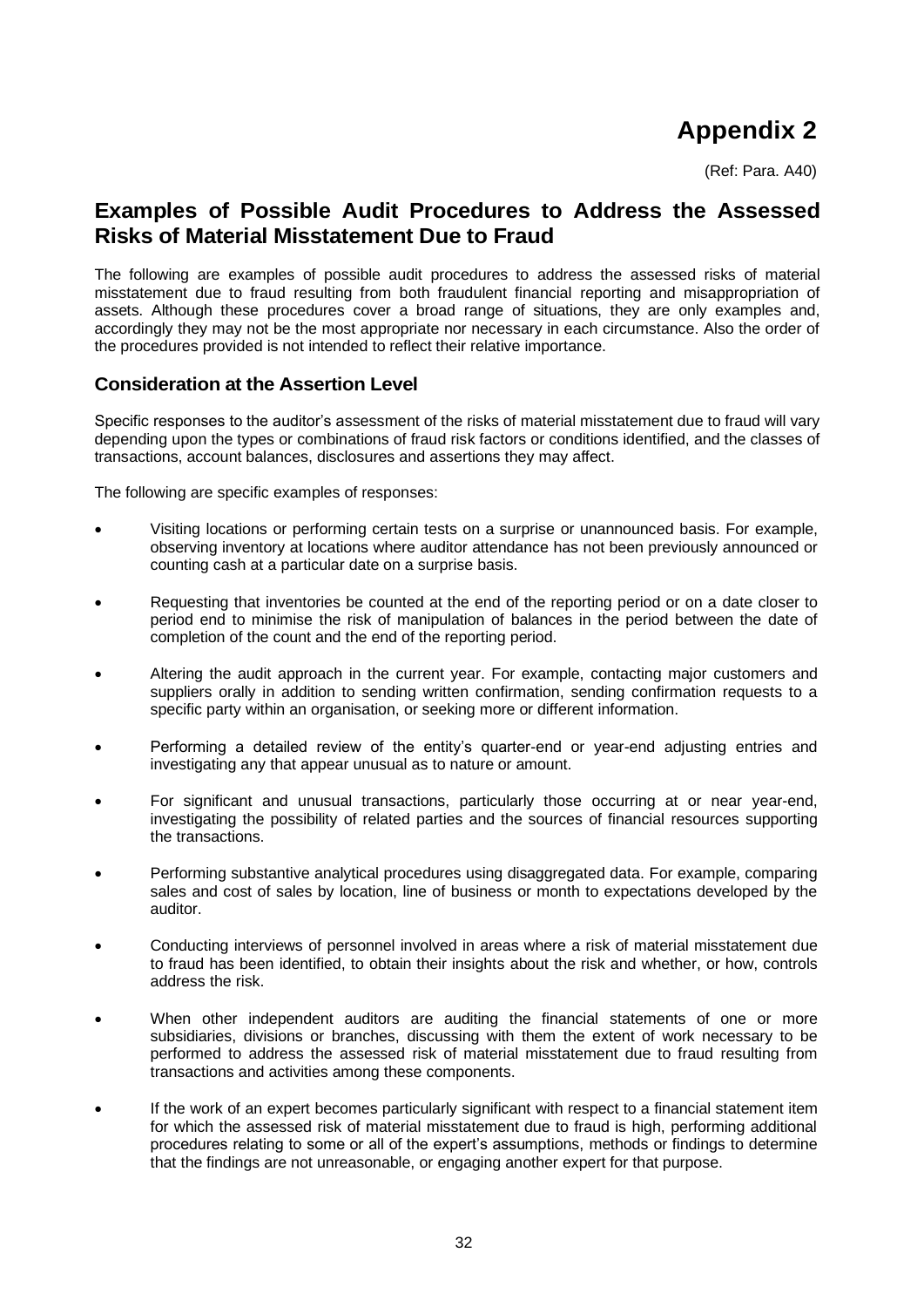- Performing audit procedures to analyse selected opening balance sheet accounts of previously audited financial statements to assess how certain issues involving accounting estimates and judgments, for example, an allowance for sales returns, were resolved with the benefit of hindsight.
- Performing procedures on account or other reconciliations prepared by the entity, including considering reconciliations performed at interim periods.
- Performing computer-assisted techniques, such as data mining to test for anomalies in a population.
- Testing the integrity of computer-produced records and transactions.
- Seeking additional audit evidence from sources outside of the entity being audited.

# **Specific Responses—Misstatement Resulting from Fraudulent Financial Reporting**

Examples of responses to the auditor's assessment of the risks of material misstatement due to fraudulent financial reporting are as follows:

#### *Revenue Recognition*

- Performing substantive analytical procedures relating to revenue using disaggregated data, for example, comparing revenue reported by month and by product line or business segment during the current reporting period with comparable prior periods. Computer-assisted audit techniques may be useful in identifying unusual or unexpected revenue relationships or transactions.
- Confirming with customers certain relevant contract terms and the absence of side agreements, because the appropriate accounting often is influenced by such terms or agreements and basis for rebates or the period to which they relate are often poorly documented. For example, acceptance criteria, delivery and payment terms, the absence of future or continuing vendor obligations, the right to return the product, guaranteed resale amounts, and cancellation or refund provisions often are relevant in such circumstances.
- Inquiring of the entity's sales and marketing personnel or in-house legal counsel regarding sales or shipments near the end of the period and their knowledge of any unusual terms or conditions associated with these transactions.
- Being physically present at one or more locations at period end to observe goods being shipped or being readied for shipment (or returns awaiting processing) and performing other appropriate sales and inventory cutoff procedures.
- For those situations for which revenue transactions are electronically initiated, processed, and recorded, testing controls to determine whether they provide assurance that recorded revenue transactions occurred and are properly recorded.

#### *Inventory Quantities*

- Examining the entity's inventory records to identify locations or items that require specific attention during or after the physical inventory count.
- Observing inventory counts at certain locations on an unannounced basis or conducting inventory counts at all locations on the same date.
- Conducting inventory counts at or near the end of the reporting period to minimise the risk of inappropriate manipulation during the period between the count and the end of the reporting period.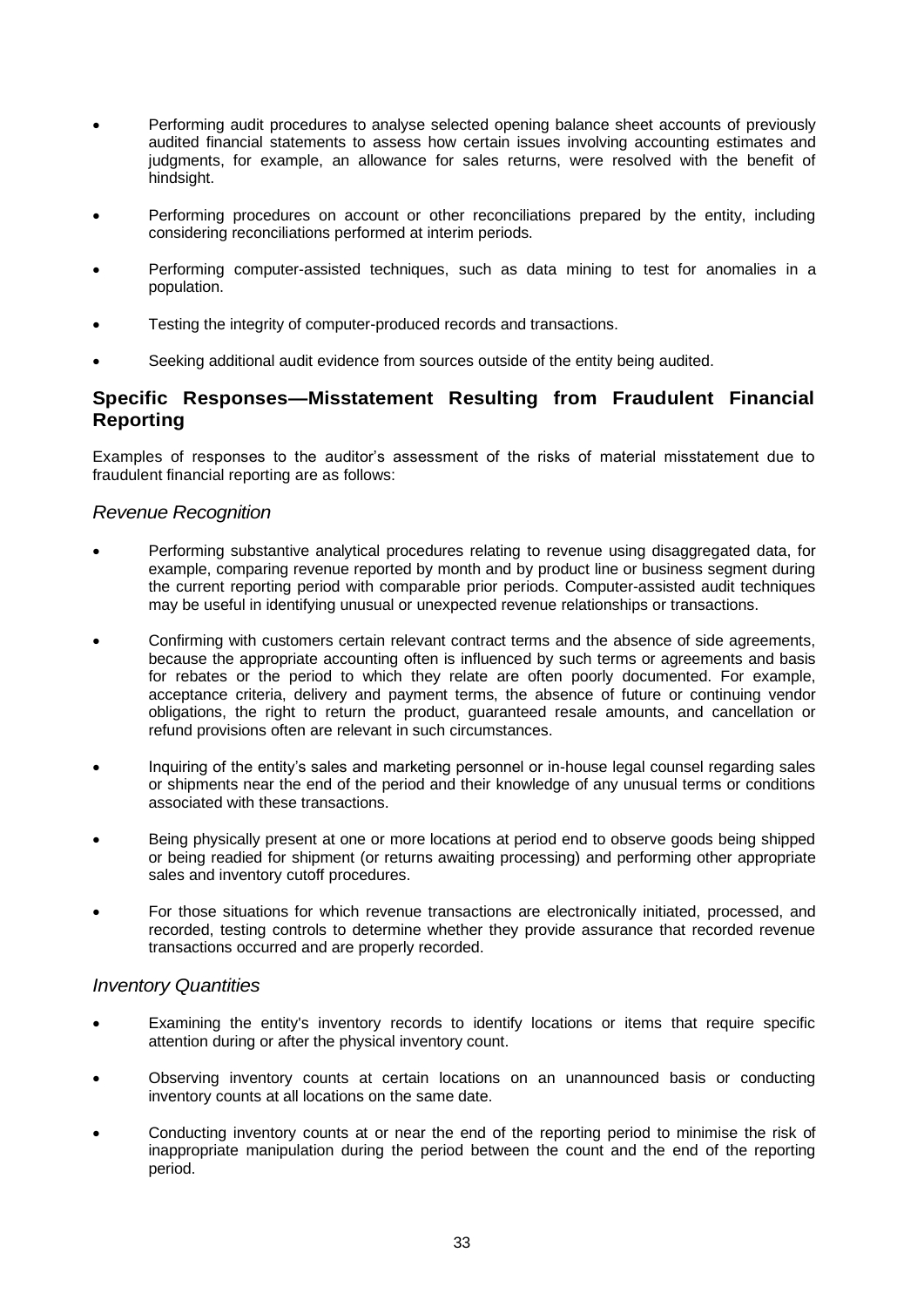- Performing additional procedures during the observation of the count, for example, more rigorously examining the contents of boxed items, the manner in which the goods are stacked (for example, hollow squares) or labeled, and the quality (that is, purity, grade, or concentration) of liquid substances such as perfumes or specialty chemicals. Using the work of an expert may be helpful in this regard.
- Comparing the quantities for the current period with prior periods by class or category of inventory, location or other criteria, or comparison of quantities counted with perpetual records.
- Using computer-assisted audit techniques to further test the compilation of the physical inventory counts—for example, sorting by tag number to test tag controls or by item serial number to test the possibility of item omission or duplication.

#### *Management Estimates*

- Using an expert to develop an independent estimate for comparison to management's estimate.
- Extending inquiries to individuals outside of management and the accounting department to corroborate management's ability and intent to carry out plans that are relevant to developing the estimate.

# **Specific Responses—Misstatements Due to Misappropriation of Assets**

Differing circumstances would necessarily dictate different responses. Ordinarily, the audit response to an assessed risk of material misstatement due to fraud relating to misappropriation of assets will be directed toward certain account balances and classes of transactions. Although some of the audit responses noted in the two categories above may apply in such circumstances, the scope of the work is to be linked to the specific information about the misappropriation risk that has been identified.

Examples of responses to the auditor's assessment of the risk of material misstatements due to misappropriation of assets are as follows:

- Counting cash or securities at or near year-end.
- Confirming directly with customers the account activity (including credit memo and sales return activity as well as dates payments were made) for the period under audit.
- Analyzing recoveries of written-off accounts.
- Analyzing inventory shortages by location or product type.
- Comparing key inventory ratios to industry norm.
- Reviewing supporting documentation for reductions to the perpetual inventory records.
- Performing a computerised match of the vendor list with a list of employees to identify matches of addresses or phone numbers.
- Performing a computerised search of payroll records to identify duplicate addresses, employee identification or taxing authority numbers or bank accounts
- Reviewing personnel files for those that contain little or no evidence of activity, for example, lack of performance evaluations.
- Analyzing sales discounts and returns for unusual patterns or trends.
- Confirming specific terms of contracts with third parties.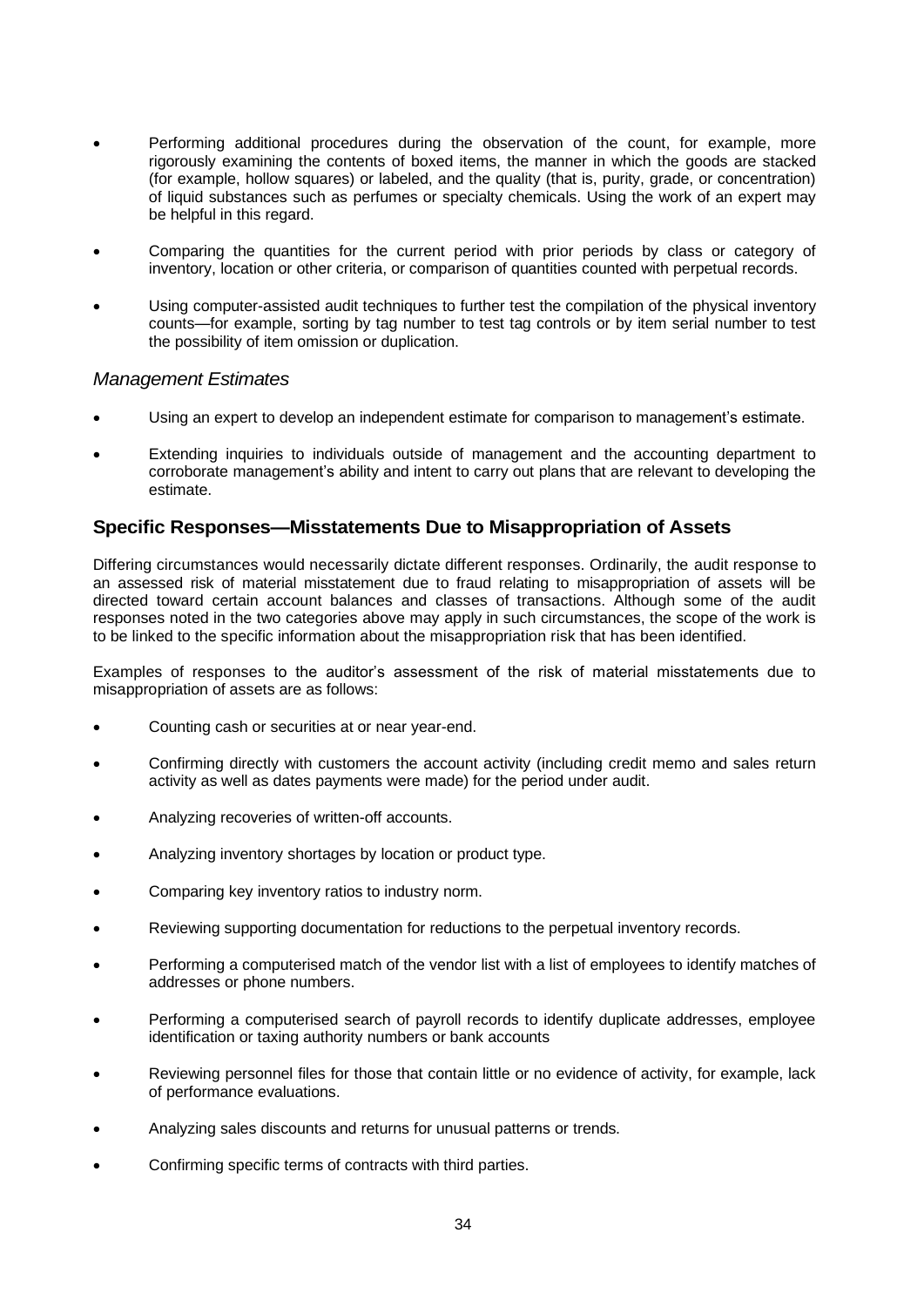- Obtaining evidence that contracts are being carried out in accordance with their terms.
- Reviewing the propriety of large and unusual expenses.
- Reviewing the authorisation and carrying value of senior management and related party loans.
- Reviewing the level and propriety of expense reports submitted by senior management.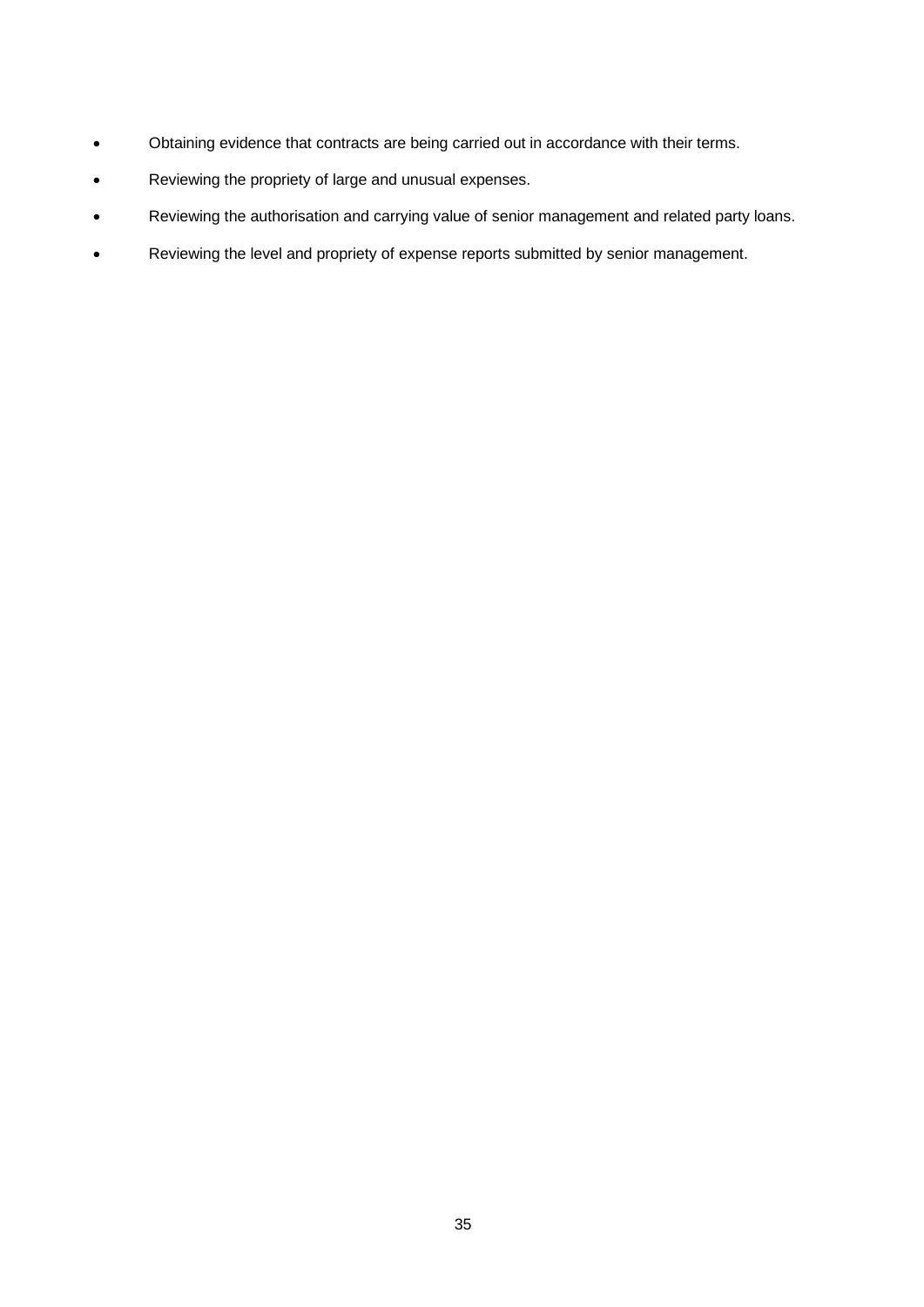# **Appendix 3**

(Ref: Para. A49)

# **Examples of Circumstances that Indicate the Possibility of Fraud**

The following are examples of circumstances that may indicate the possibility that the financial statements may contain a material misstatement resulting from fraud.

*Discrepancies in the accounting records, including:*

- Transactions that are not recorded in a complete or timely manner or are improperly recorded as to amount, accounting period, classification, or entity policy.
- Unsupported or unauthorised balances or transactions.
- Last-minute adjustments that significantly affect financial results.
- Evidence of employees' access to systems and records inconsistent with that necessary to perform their authorised duties.
- Tips or complaints to the auditor about alleged fraud.

*Conflicting or missing evidence, including:*

- Missing documents.
- Documents that appear to have been altered.
- Unavailability of other than photocopied or electronically transmitted documents when documents in original form are expected to exist.
- Significant unexplained items on reconciliations.
- Unusual balance sheet changes, or changes in trends or important financial statement ratios or relationships – for example receivables growing faster than revenues.
- Inconsistent, vague, or implausible responses from management or employees arising from inquiries or analytical procedures.
- Unusual discrepancies between the entity's records and confirmation replies.
- Large numbers of credit entries and other adjustments made to accounts receivable records.
- Unexplained or inadequately explained differences between the accounts receivable sub-ledger and the control account, or between the customer statements and the accounts receivable subledger.
- Missing or non-existent cancelled checks in circumstances where cancelled checks are ordinarily returned to the entity with the bank statement.
- Missing inventory or physical assets of significant magnitude.
- Unavailable or missing electronic evidence, inconsistent with the entity's record retention practices or policies.
- Fewer responses to confirmations than anticipated or a greater number of responses than anticipated.